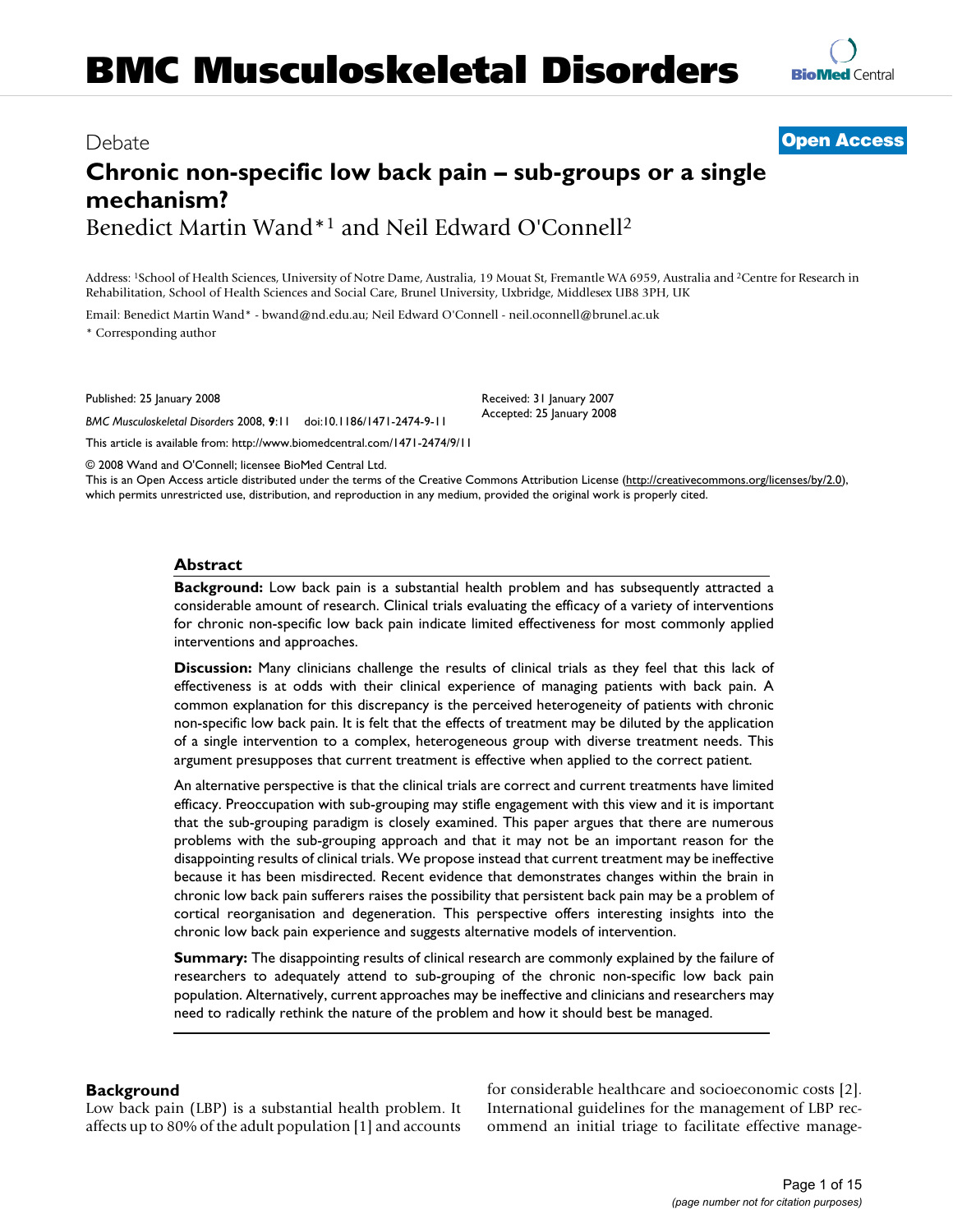ment of the problem [3]. This classification process differentiates between specific spinal pathology, nerve root pain and simple or non-specific low back pain (NSLBP) [4]. Most authorities suggest further staging the problem by symptom duration into acute, sub acute or chronic [5-7]. NSLBP represents about 85% of LBP patients seen in primary care [8] and the vast majority of LBP patients seen by physical therapists are classified under this label.

The prognosis for acute NSLBP (ANSLBP) is relatively favourable. A significant percentage of sufferers, probably over 50%, do not consult a health care professional for the problem [9]. Among those who do seek care, most will experience rapid improvement in pain and disability within the first three months [10]. Beyond this time the majority no longer consult and will continue to experience only low levels of pain and disability, and most have returned to work and their usual daily activities [10-12].

In a small group of acute patients, the problem fails to resolve as it should. Perhaps 10% will go on to develop chronic, disabling LBP [12-14]. It is this group that utilises the majority of resources allocated [11] and subsequently there has been a considerable research effort to develop and evaluate effective treatments for this group.

Recent systematic reviews of the most commonly applied treatments reach remarkably similar conclusions. Most treatments provide small, short-term benefits when compared to no treatment or sham treatment, but offer little benefit when compared to other forms of intervention [15]. No treatment seems to be superior to any other intervention, including usual GP care [7,15-17]. Furthermore, none of the cited interventions can be truly said to offer a solution to the problem of chronic NSLBP (CNSLBP). Although the magnitude of an individual's problem may be reduced, the reduction is typically small and the problem still persists [7,17,18].

Recent work evaluating the clinical importance of outcome in CNSLBP reinforces this perspective. Keller et al [19] calculated the effect sizes for a number of conservative interventions when compared to a no treatment control group. Acupuncture, exercise and psychological treatment demonstrated moderate effect sizes for shortterm pain relief. Small effect sizes were seen for manual therapy and electrical stimulation. Effect sizes for shortterm changes in function were small for exercise and psychological treatment. Long-term data were only presented for exercise, which demonstrated small effect sizes for both pain and function. They concluded that there is a dire need to develop more effective interventions for CNSLBP.

van Tulder et al. [20] evaluated the effect size of exercise based treatments for CNSLBP by relating the between group difference in outcome to the minimal clinically important difference (MCID) for that outcome. Of 37 trials analysed, only seven showed a clinically important improvement in outcome. The same group performed a meta-regression on trials of exercise for CNSLBP in an attempt to determine the characteristics of exercise that may optimise outcome from this intervention [21]. A multivariate model including the most effective intervention characteristics had only a 4% chance of producing clinically meaningful change in function when compared to no treatment and a 1% chance of producing meaningful improvement in function when compared to other conservative treatment. There was a 29% chance that the expected improvements in pain would be clinically meaningful in comparison to no treatment and a 3% chance when compared to other active treatment.

The disappointing results from clinical trials may be interpreted in two ways. Firstly, it is possible that the clinical trials are wrong. That is, for various reasons, the clinical trial process fails to capture the reality of the clinical setting and underestimates the true effectiveness of current practice. Alternatively, the clinical trials are right and current approaches to the management of CNSLBP are of limited value.

The former perspective is one commonly taken by clinicians who feel the results of clinical trials are at odds with their clinical experience. Numerous explanations have been proffered, including insufficient treatment dose [22], inappropriate patient selection [23,24], unsuitable treatment protocols [25] and outmoded treatment [26]. Probably the most commonly encountered explanation relates to the perceived heterogeneity of the CNSLBP population and the failure of research to adequately account for this heterogeneity. Many authors feel that CNSLBP is made up of several distinct sub-groups, each reflecting different mechanisms of symptom production [27-29]. It is argued that the effects of treatment are diluted by the application of a single intervention to a complex, heterogeneous group with diverse treatment needs [28-33]. The consequence of this assertion is that sub-groups within the CNSLBP population need to be identified to enable matching of the intervention with each specific mechanism [28,29,31,32]. This approach has within it the assumption that current interventions are appropriate and will ultimately be shown to be successful, if only they can be applied to the correct patient.

The alternative interpretation, that the clinical trials are correct and current practice offers little benefit, is often neglected, and along with it the research agenda that would have as its priority the development of new and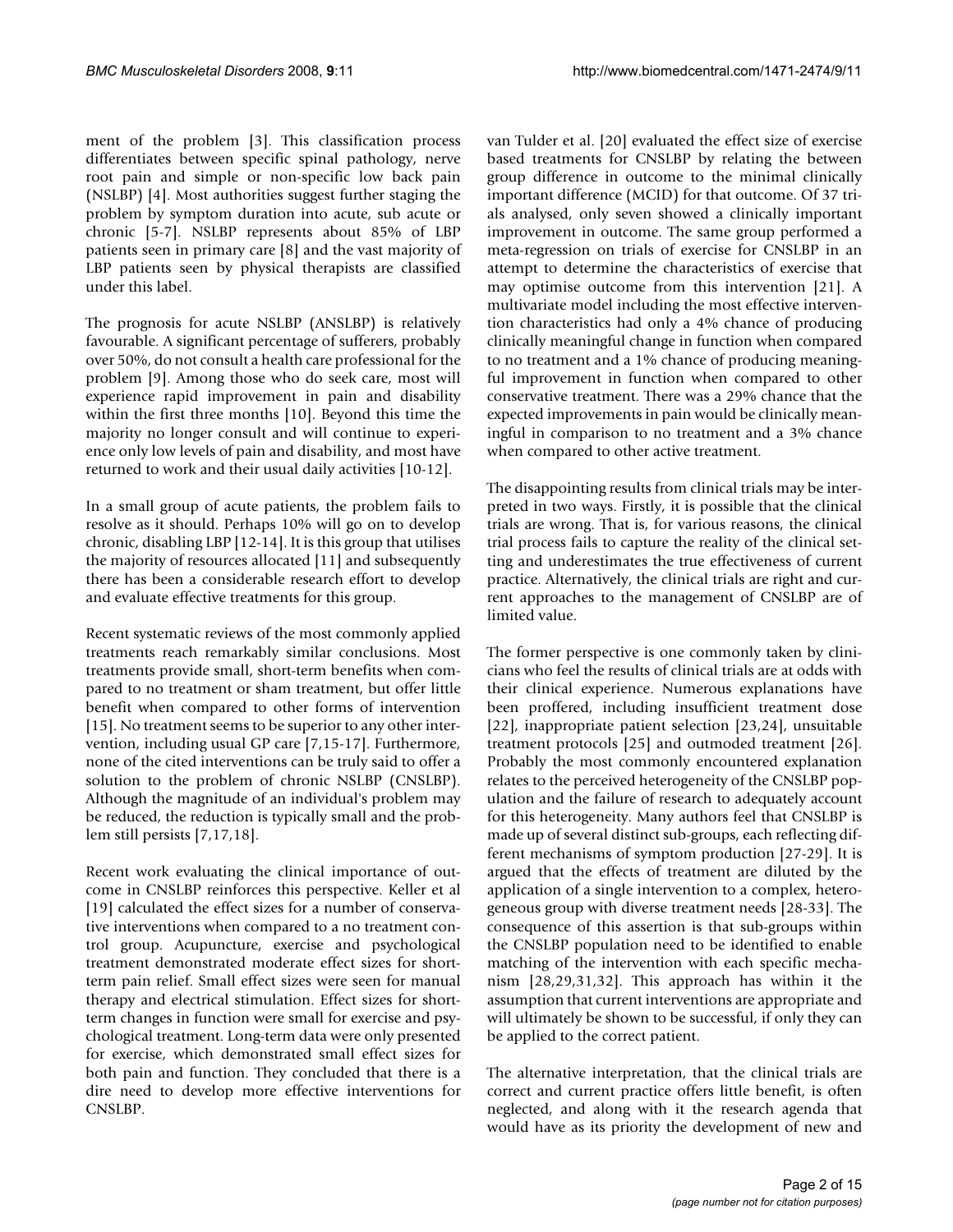novel models of care for CNSLBP. The purpose of this paper is to encourage clinicians to consider this alternative. Particularly, that for management to move forward clinicians may need to regard CNSLBP in a very different way. We will attempt to do this in two ways. Firstly, we feel that the sub-grouping paradigm potentially stifles engagement with this view and believe it is important that clinicians and researchers more closely scrutinise the subgrouping approach. Accordingly, the first section of the discussion attempts to do this by considering possible weaknesses in the sub-grouping perspective. Secondly, an alternative model for understanding CNSLBP will be presented, which offers potential for very different ways of managing the problem

#### **Discussion**

#### *Sub-grouping is only one of a number of possible explanations for the manifestations of CNSLBP*

What clinicians and researchers mean by a sub-group is not always clear. Sometimes it may refer to clustering of effect modifiers within a distinct diagnostic group, what may be referred to as a 'clinical sub-group'. Other times the term is used to indicate groups with a unique mechanism or cause underlying the disorder, the terms 'aetiological' or 'mechanistic sub-group' probably best capture this perspective. Both are seen in the LBP literature, for example the three major categories in the McKenzie approach [34] can be thought of as mechanistic sub-groups, whereas the sub-classifications of 'derangement' by directional preference and symptom distribution represent clinical sub-groups under this single mechanistic umbrella. Likewise, O'Sullivan [35] has proposed three broad mechanistic sub-groups for CLBP. These have similarly been divided into clinical sub-groups; the broad aims of treatment are the same for each mechanistic sub-group though the specifics of intervention vary within the clinical sub-classifications. It is mechanistic sub-grouping that is under discussion in this paper. Patients' presentations and responses to treatment will always vary and require personalisation of care. However, it is important to consider if these variations need be interpreted as indicating distinctly different mechanisms underlying the disorder.

The statistical problems and pitfalls of sub-grouping have been reviewed extensively in the literature [36-38]. However, other forms of bias in the construction of mechanistic sub-groups have been less often discussed. In particular, it is possible that a form of confirmatory bias pervades aspects of the sub-grouping argument [39]. That is, explanations for the phenomena of LBP other than sub-grouping are not considered. There are a number of characteristics of the LBP experience that have prompted the proposition of a sub-grouping approach, and while sub-grouping is consistent with these, it is worthwhile to consider other potential explanations.

There is no doubt that CNSLBP represents a complex, multi-dimensional problem. The chronic LBP experience is characterised by a vast array of physical [40-42] and psychosocial [43,44] features. It is this complexity that is cited as a compelling argument for the existence of distinct mechanistic sub-groups within the CNSLBP population [31,45]. Complexity in presentation does not have to be interpreted as evidence of distinct mechanisms. The literature is replete with descriptions of the same degree of physical and psychological intricacy within discrete diseases [46-52]. In these examples, the presence of a single disease gives rise to a host of physical and psychological characteristics. As with LBP, these characteristics contribute to the consequences of the problem to that individual. The understanding of this complexity is vital in helping personalise treatment and determining best how treatment goals may be obtained for each patient. However, there is a distinction between varying and personalising individual care within a single framework and seeking distinctly different modes of care.

The multi-dimensional nature of CNSLBP may also be interpreted in this way. While complexity in behaviour can be explained by distinct mechanistic sub-groups, it can equally be interpreted as the individualisation of response to a single underlying problem, and while the complexity of the presentation requires that intervention be broad and personalised it may still have as its basis a single idea.

Not only is CNSLBP complex, it is also possible to observe clustering of various characteristics in this population [31,33,53,54]. Historically, diagnosis has been driven by labelling clusters of signs and symptoms [55] and in CNSLBP it may be that these clusters represent different mechanisms requiring different interventions [28]. However, it is again worth considering other explanations. Researchers have repeatedly demonstrated grouping of characteristics in patients with specific disease processes. For example, patients with Parkinson's disease may be stratified by rate of clinical progression [56] and individuals with sickle cell disease can be grouped by level of fear avoidance [57]. Clustering of signs and symptoms will almost always be possible within single disease entities. One reason for this is variability in the severity of the condition. It is a reasonable prediction that those patients whose condition is less severe will exhibit different signs, symptoms and behaviours to those whose condition is moderate or those whose condition is severe. Clustering in presentation does not necessarily represent evidence of separate mechanisms. Different mechanisms may explain clustering, but equally it is possible to see and explain this phenomenon in problems with a single aetiology.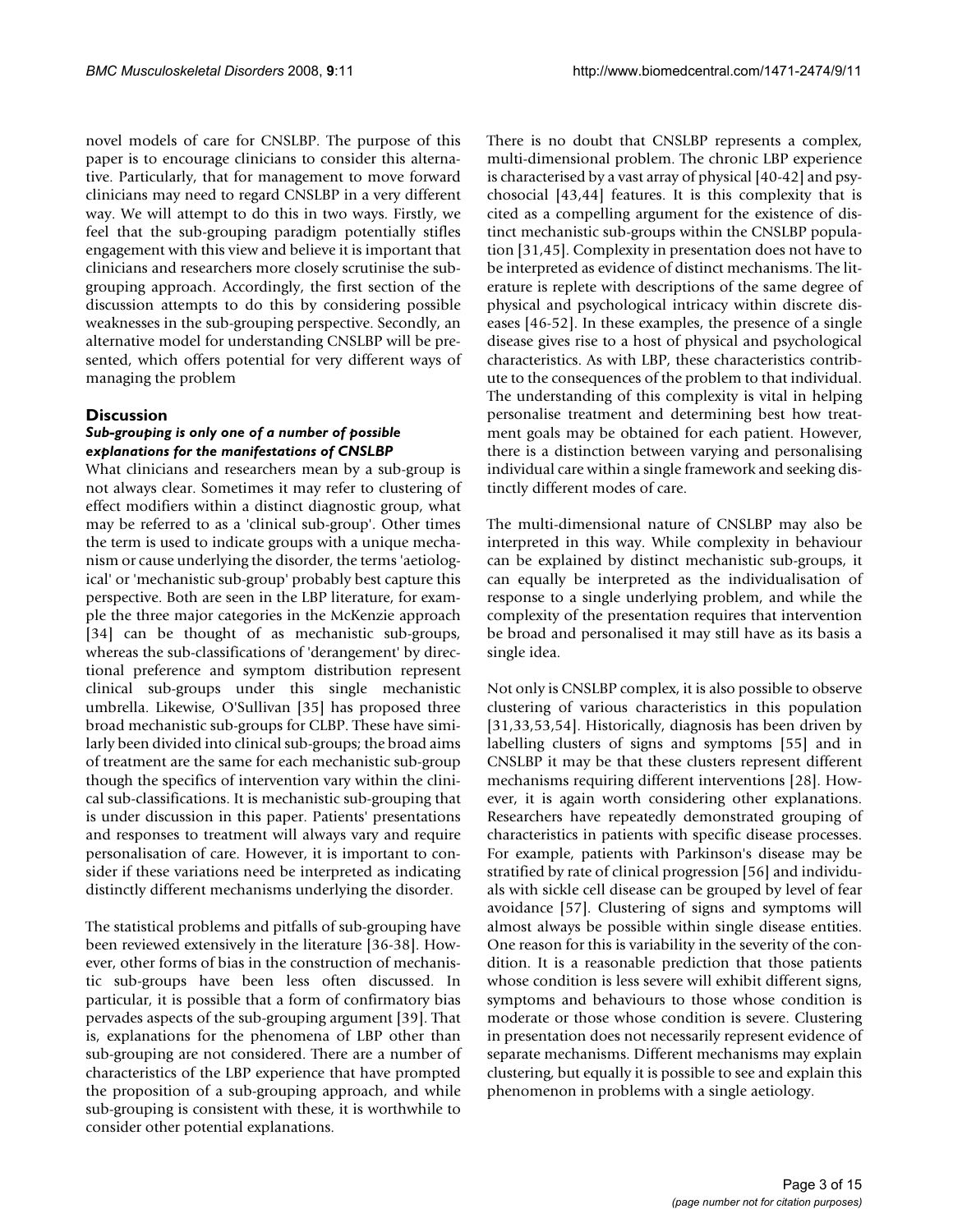Another consideration is the variability seen in clinical trials of treatment for CNSLBP. Most commonly applied interventions have been subject to numerous studies, and for any given intervention it is possible to identify some studies in which there is a demonstrated effect and others in which there is no effect. Failure to account for subgroups within the LBP population has again been cited as a potential explanation for these findings [38,32].

There are several alternative explanations that are worthwhile contemplating. Firstly, statistical power may underpin some of the variability seen. The inconsistency does not necessarily reflect variability in treatment efficacy, just variation in the statistical efficiency of studies to detect treatment effects. Secondly, there is likely to be some random error associated with a large number of studies. One would expect to see most studies yield results representative of the average effect of that intervention. Likewise, there would be some variability in the response, with a few studies showing effects greater than the average and a few studies showing effects lower than the average. The variation may simply be noise, rather than variability induced by "innovative trial design" [32]. Finally there is some suggestion that authorship may influence the interpretation of results. Variability in the outcome of clinical trials may simply reflect different interpretations of effect sizes by authors [58,59], rather than evidence of bias in trial design or greater attention to sub-grouping.

A further commonly applied argument for the pursuit of mechanistic sub-groups is that NSLBP is too broad a category. Researchers suggest that since the majority of low back pain patients fall into this category, it's value in characterising a patient's presentation is only marginally more helpful than simply stating that they have pain in the back [31,40]. NSLBP is indeed a broad category, representing the vast majority of those who develop a complaint of back pain. However, CNSLBP represents only a small percentage of this population, probably less than 10% [12- 14]. It is a highly stratified group, representing that collection of patients whose symptoms were severe enough to warrant consultation, who had neither specific spinal pathology nor nerve root pain and whose symptoms failed to settle in the usual time frame.

This section concludes that a number of the features of CNSLBP can be explained by mechanisms other than the inculcation of mechanistic sub-groups. This does not invalidate sub-grouping, it merely recognises that it is one of several alternatives. A more robust critique of the subgrouping perspective requires consideration of the predictions that a sub-grouping model makes, and investigation of data related to these predictions. This is the aim of the next section.

# *Clinical studies on CNSLBP do not strongly support the presence of mechanistic sub-groups*

Supporters of the sub-grouping model contend that the small effect sizes seen in clinical trials result from the large positive effects seen in some patients being 'washed out' by the smaller or negative effects seen in others [32]. The solution offered for this problem is the matching of a diagnostic profile with the type of intervention best suited to that profile [32]. If this is the case there are a number of reasonable predictions that can be made from the clinical literature. Firstly, it would be expected that a treatment process that is derived from a patient examination and tailored to the individual's presentation would be superior to a treatment process that is not. Secondly, multimodal care is likely to be superior to unimodal care as there is less chance of 'washout' of treatment effect. Thirdly it should be possible to identify groups of patients who respond favourably to one form of treatment and less favourably to alternative treatments.

# *Specific versus non-specific treatments*

Several different protocols have been used that compare tailored to non-tailored treatment programmes, and all reach similar conclusions. Comparisons between treatment programmes based on individual patient assessment and more general and generic treatment programmes demonstrate equivalence in outcome [60- 68]. Providing therapists with the opportunity to assess patients and provide them with the care they consider best addresses the mechanism underpinning their disorder does not seem to be better than treatment that is generically applied. Patients participating in general physical activity appear to do better than those engaged in specific back exercises [69] and level of training and experience of the therapist, presumably allowing more appropriate matching of treatment with the patients' profile, seems not to impact on outcome [70]. Overall, there seems to be little support for the view that specific, individualised treatment produces better outcome.

Kent and colleagues [71] systematically evaluated this perspective for manual therapy using meta-analysis. Their review compared the effects of manual therapy when therapists were free to select the intervention used, to studies in which the manual therapy treatment was prescribed. They were unable to detect any difference in outcome between these two conditions. Using a robust methodology, this group found no support for the perspective that individualised and clinically reasoned interventions are superior to generically applied interventions.

Hayden et al [21] compared outcome from individually tailored exercise programmes, which presumably sought to address the mechanisms underlying a patient's disorder, to standardised programmes. Individually designed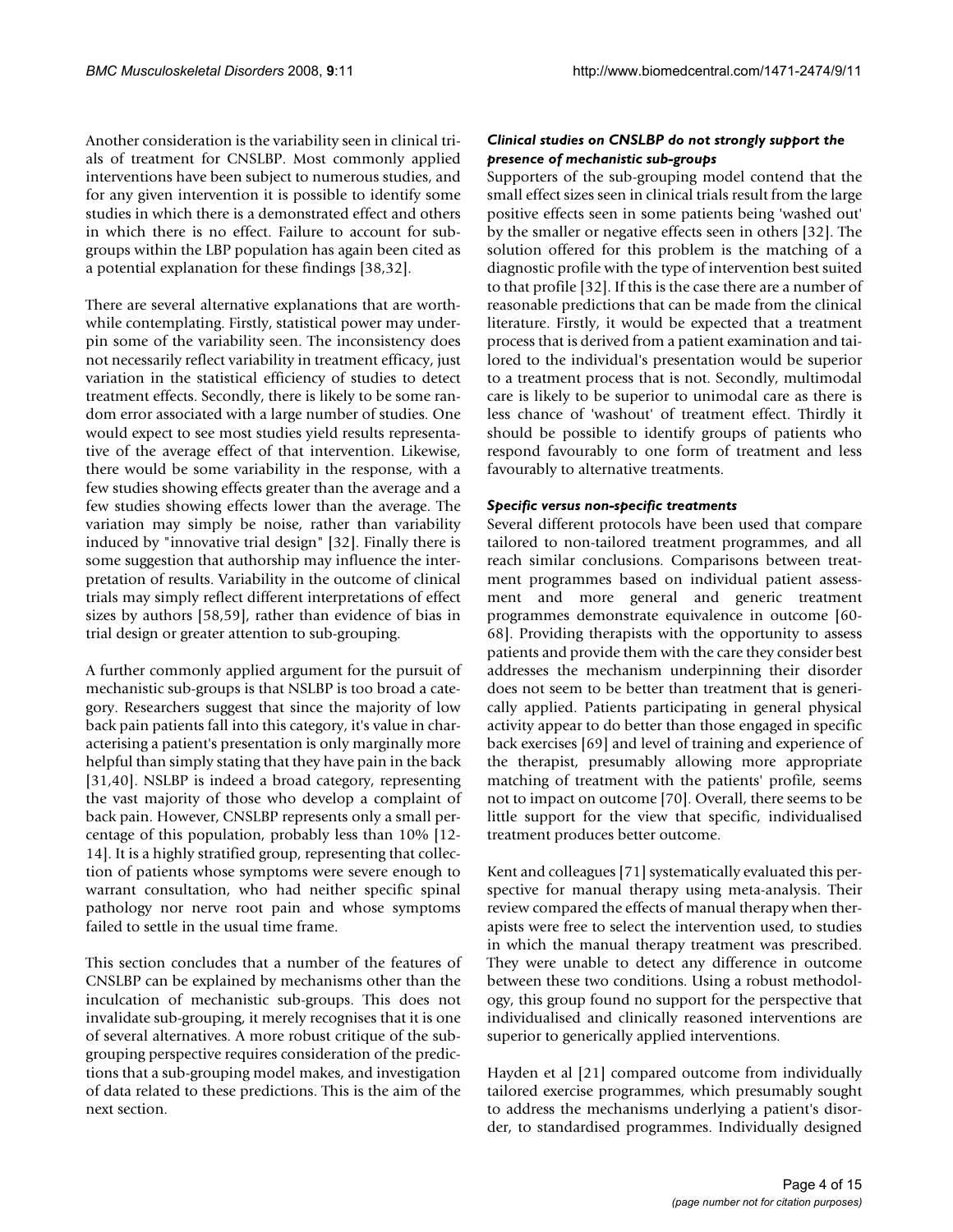programmes had no effect on function in comparison to general programmes and only a small and clinically unimportant influence on pain.

# *Unimodal versus multimodal care*

If the CNSLBP population contains distinct mechanistic sub-groups requiring different intervention strategies, then a reasonable prediction would be that multimodal interventions demonstrate superior outcomes to unimodal care, particularly when the unimodal components have been shown to impart some benefit to patients. The sub-grouping model would predict that subjects in multimodal care have a greater likelihood of receiving their appropriate intervention, thus decreasing the chance of 'washout'. While there is a possibility that treatments may interact negatively, or in other complex ways, we consider this a reasonable prediction. While some papers show small differences with the addition of treatments [72-74], the majority of studies report no difference when unimodal and multimodal approaches are compared [68,75- 84]. Increasing the likelihood that patients are exposed to the 'correct' treatment does not seem to enhance outcome.

Hayden et al [21] again provide systematic and methodologically rigorous information on this perspective. They compared exercise only groups with groups that received exercise and additional therapy. The addition of other conservative care to exercise therapy for CLBP patients produced only small and clinically insignificant changes in pain and function.

# *Sub-group response to treatment*

One approach to investigating sub-grouping in LBP is to consider which cluster of patient factors identify those most likely to benefit from a particular treatment. Research on ALBP, for example, has identified distinct and theoretically plausible clinical profiles that predict success from manipulation [85] and stability training [86] and preliminary evidence suggests that grouping patients this way makes a significant difference to outcome [87,88].

If CNSLBP is similarly made up of different mechanistic subgroups, and a particular intervention is applied to the whole group, those patients that are matched to that treatment should obtain benefit and their clinical profile ought to emerge from analyses of treatment moderators. There have been many attempts to elucidate the features that influence outcome in CNSLBP patients receiving care. These data are difficult to interpret. The results are influenced by the type of outcome investigated and the followup interval [89]. In addition, there is great variability in the potential predictors that have been investigated, making comparison and synthesis difficult [90] and interpretation is often confounded by lack of a comparison group [91].

While acknowledging these problems, there is little evidence from clinical studies of a patient profile that responds uniquely to a given intervention. Pain intensity, duration of the problem and distress appear repeatedly as important predictors of outcome regardless of the type of treatment [30,90,92-96]. There is a sense that the characteristics of patients who do poorly or well with treatment are the same regardless of the intervention [92,93] and may simply be a reflection of severity. Unlike the situation in ALBP [85,86,97] it has not yet been demonstrated that the chronic population contains unique groups that respond differently to different interventions.

# *What else may explain the disappointing treatment results?*

In the previous sections we saw that the features of CNSLBP that have prompted clinicians and researchers to consider sub-grouping may have alternate explanations and that clinical data on CNSLBP does not strongly support the presence of sub-groups. Despite its popularity, sub-grouping may not be an important explanation for the disappointing results seen in clinical trials. An alternative perspective is that treatment has been ineffective because it has been misdirected. One possible scenario is that the problem of CNSLBP does not lie within the back, but within the brain. Thinking of CNSLBP as a problem of cortical reorganisation and degeneration may increase our understanding of the problem and more appropriately direct intervention.

There is growing evidence that the brains of patients with CNSLBP are different to those of normal subjects [98-102] and there are corresponding alterations in brain function [99,103,104]. Herta Flor's group [99] provided the initial data in this area. They recorded evoked magnetic fields in the brain in response to electrical stimulation of the back. They demonstrated greater reactivity in the primary somatosensory cortex (S1) and an expansion of the S1 representation of the back in CLBP patients. Altered S1 representation is also a feature of other complex pain problems [105,106].

Recently investigators have looked more widely at brain structure and function, and a consistent pattern of brain changes has begun to emerge. Siddall et al. [101] used magnetic resonance spectroscopy (MRS) to monitor biochemical changes in the anterior cingulate cortex, prefrontal cortex and thalamus of 32 CLBP patients. This method was highly accurate in distinguishing CLBP patients from normal volunteers. Grachev et al. [100] also studied the biochemical profile of these three brain regions. They looked at the concentrations of nine different metabolites using proton MRS. Again there was strong evidence for alterations in the biochemical profile of CLBP patients, most notable was evidence of neurodegeneration within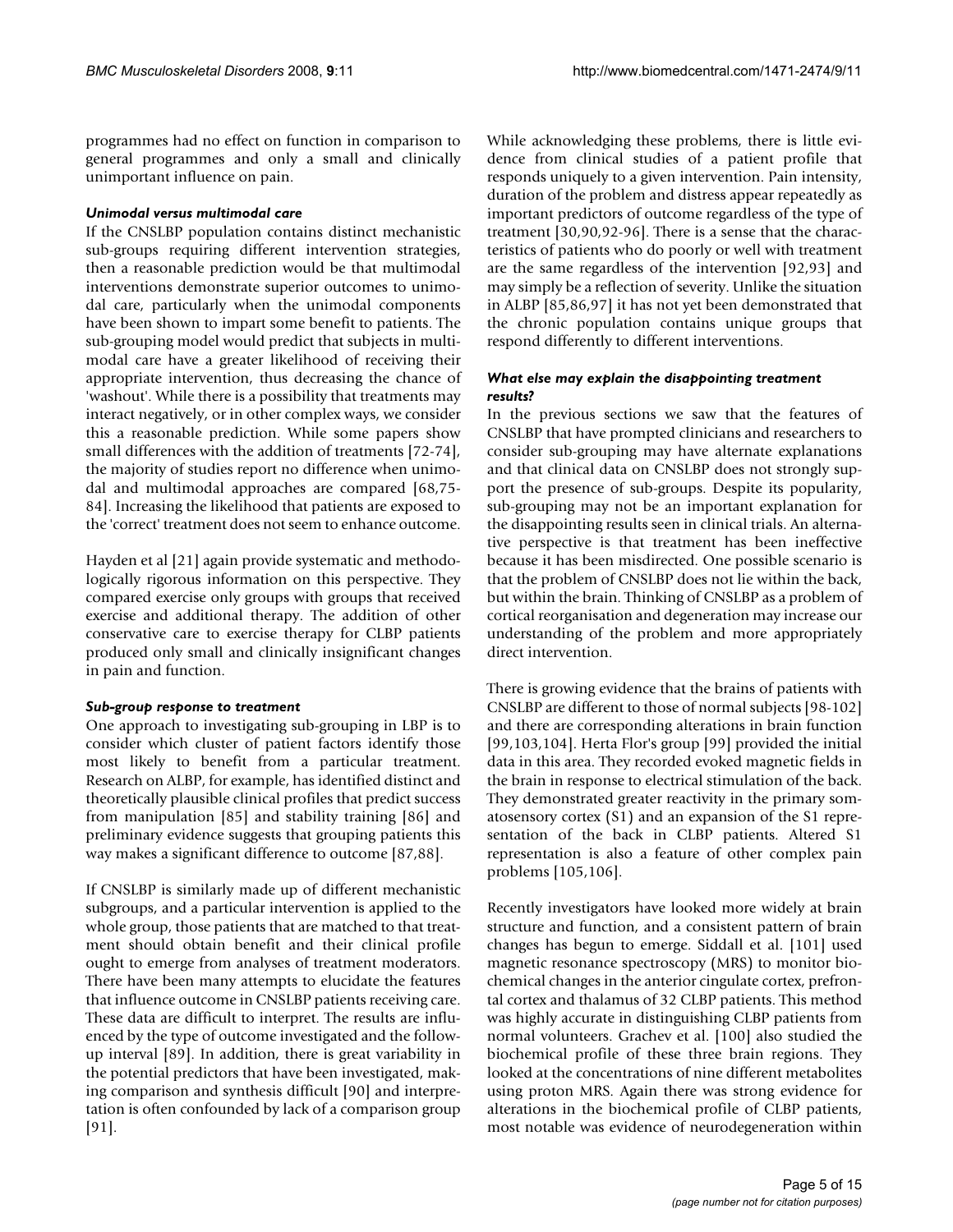the dorsolateral prefrontal cortex (DLPFC), a result replicated more recently in a group of depressed CLBP patients [107].

Brain morphometry has been used to investigate both general and regional gray matter density changes in CLBP patients. Apkarian et al. [98] reported a greatly decreased neocortical gray matter volume in patients compared to matched controls. Regional analysis supported the biochemical data, with the DLPFC showing the greatest extent of loss. Less extensive gray matter loss was also noted in the thalamus. Schmidt-Wilke et al. [102] also found gray matter loss in the DLPFC of CLBP patients as well as decreased volumes in S1 and the brainstem. This group also reported small increases in density in the thalamus and basal ganglia. Finally Honda et al. [108] looked at cerebral blood flow in CLBP patients as part of a larger study on diverse chronic pain states. Again the DLPFC featured, demonstrating decreased blood flow at rest. Decreased blood flow was also observed in the orbitofrontal cortex and anterior cingulate cortex.

Alteration in brain function may be the mechanism that underpins the problem of CNSLBP. The patterns of central changes are consistent across a number of studies and methodologies and the extent of the central nervous systems changes are proportional to the duration and severity of the condition [98,99,102]. Indeed, Baliki et al. [109] suggest that brain changes account for over 70–80% of the variance for intensity and duration of CLBP. Cross-sectional studies always raise the problem of causality, and while there is no equivalent information on CNSLBP, some small longitudinal studies on other pain problems characterised by altered cortical function suggest that interventions directed at cortical processing may be effective [110-113], in two studies more effective than conventional care [111,113]. Furthermore, good outcome is strongly related to normalisation of cortical function [114,115].

A cortical model of CNSLBP must be able to explain the complex clinical presentation of the problem. Critical challenges include accounting for the innumerable physical and psychological manifestations of CNSLBP and offering an explanation for the equivalence in outcome of very disparate treatments. Though speculative, alteration in brain function may offer some interesting perspectives and insights into these issues.

# *Pain in the absence of meaningful spinal pathology*

There is now strong evidence that structural changes within the spine have little meaning in the context of CNSLBP [18,116,117]. Recent evidence suggests that structural abnormalities have little impact on the outcome of conservative treatment [118] and invasive interventions, specifically designed to address putative peripheral pathology, appear to offer little benefit to patients [16,116,119]. Pain beyond the normal healing time or in the absence of any meaningful peripheral pathology has long been a challenge in the understanding of CNSLBP.

Sensitization of the nociceptive system is one suggested explanation for this problem. Enhanced synaptic efficiency of nociceptive networks may facilitate the perception of pain with little or no peripheral nociceptive input. Evidence indicates that there is some degree of sensitisation in CNSLBP patients [99,120,121]. Theoretically, this may be the result of changes in the periphery, the spinal cord [122,123], the brain [124] or in a combination of these areas.

Studies of inflammatory and neuropathic pain models in animals demonstrate extensive structural and functional alterations in the dorsal horn of the spinal cord that represent a relatively specific degeneration of the inhibitory interneurone system, leading to central sensitization and increases in pain-related behaviours (for review see [122]). Similar changes in the dorsal horn have been demonstrated post-mortem in human subjects who had suffered from post-herpetic neuralgia [125]. While it must be considered that CNSLBP develops in the absence of demonstrable peripheral nerve injury it is possible that the initial afferent nociceptive barrage that follows acute spinal injury may induce lasting alterations in dorsal horn function that lead to the maintenance of pain after tissue healing has occurred.

Methodological barriers to studying cord structure and function in humans make it difficult to ascertain the contribution of such changes to CNSLBP. Furthermore, in rodents, the spinal cord represents a far greater proportion of the CNS than in humans, and animal models demonstrate that while cord changes are prevalent in younger animals, brain changes dominate in older animals [126]. Nevertheless, the animal data is important as it suggests a common aetiology of neurodegeneration. While there is currently no evidence of spinal cord changes in CNSLBP patients, there is significant data on altered brain function [99,103,121,124,127]. It could be argued that supraspinal changes may be more likely to drive the sensitised state seen in human subjects with CNSLBP.

The work on brain changes in CLBP patients provides speculative support for this view. Schmidt-Wilke et al. [102] demonstrated gray matter degeneration of the brainstem, an area highly associated with inhibitory pain control, potentially leading to a loss of anti-nociception and the promotion of a sensitised state. There is also strong evidence for the role of the DLPFC in pain modu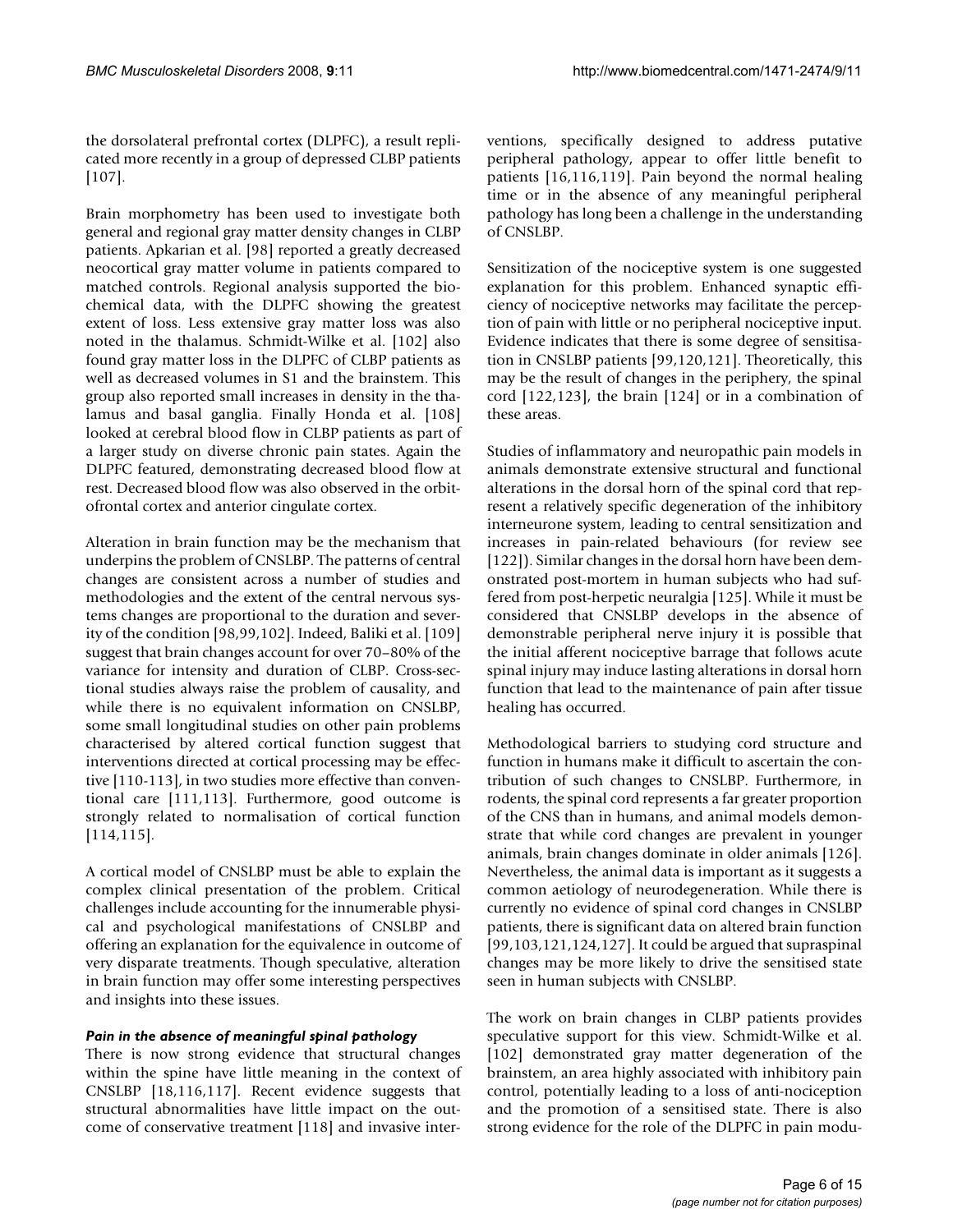lation and inhibition. Activity in the DLPFC has been shown to be negatively correlated with pain intensity and unpleasantness [128]. This area appears to have a role in affective disengagement from pain [129] and activity in this region is negatively correlated with the degree of pain related catastrophising [130]. These functions are likely to be affected by the extensive DLPFC degeneration seen in CLBP. In support of this idea, Baliki et al. [109] have shown that the sustained spontaneous pain of CLBP is strongly associated with increased activity of the medial pre-frontal cortex (mPFC) and suggest that this is the result of a loss of inhibitory control of the mPFC from the DLPFC.

A second proposition for the perception of pain in the absence of spinal pathology is the presence of central pain memories. Flor [131] has suggested that the alterations in sensory cortical representation found in chronic pain represent the neuronal substrate of implicit pain memories that serve to maintain and enhance pain perceived in the affected body region. As well as providing a mechanism for the maintenance of ongoing back pain, this may help to explain how previous episodes of low back pain lead to the development of chronicity, by contributing to and reinforcing these pain memories.

An alternative mechanism has been proposed by which cortical reorganisation may lead to the generation of ongoing, movement related pain from within the brain. Harris [132] suggests that altered cortical representation of somatic input may falsely signal incongruence between motor intention and movement. The generation of motor activity within the central nervous system is closely coupled to sensory feedback systems, which are monitored to detect any deviation from the predicted response [133]. If there is conflict between motor output and sensory feedback, it is hypothesised that pain is produced as a warning signal to alert the individual to abnormalities within information processing [133]. Alteration of the lumbar spine's representation in S1 [99] may be the substrate of abnormal proprioceptive representation of the back and therefore a possible source of sensory-motor incongruence.

McCabe et al. [133] provided some experimental support for this hypothesis by inducing pain in healthy volunteers moving in an environment that created a degree of sensory-motor conflict. These results have attracted some criticism [134] and research using an alternative methodology to disrupt cortical proprioceptive representation was unable to evoke pain [135]. It is worth considering that CNSLBP develops following an initial painful event and it is arguable that sensory-motor conflict may have more potential for generating pain when the pain 'matrix' is in a sensitised state.

Lack of visual input of the moving part is a critical component of the incongruence hypothesis [132]. Vision has a dominant role over other senses in self-recognition, and many studies demonstrate that body position sense is recalibrated to conform to visual information (for review see Jeannerod [136]). Thus the lumbar spine, which is not directly visualised during task performance, may be more susceptible to this problem as abnormal cortical proprioceptive representation cannot be 'corrected' by visual feedback.

Interestingly, conditions that generate sensory-motor conflict are associated with increased activation in the right dorsolateral prefrontal cortex (DLPFC) [137]. As mentioned above structural neurodegeneration and altered activity of the DLPFC is a consistent finding in patients with CNSLBP [98,102,107], additionally a number of studies have shown these changes are localised to the right hemisphere [102,107]. Apkarian et al. [98] suggest excitotoxicity secondary to long-term potentiation as a possible cause of this degeneration. One possible candidate for inducing these changes is over-activation secondary to sensory-motor incongruence.

In summary, there are numerous ways whereby reorganisation within the brain may generate persistent pain in the absence of ongoing peripheral pathology. These include, reduced cortico-cortical and descending inhibition producing an abnormally sensitised state, the reactivation of implicit pain memories, and centrally generated pain in response to sensori-motor incongruence when the patient moves the back. It is plausible that these mechanisms coexist. It is currently unknown to what extent that these brain changes are reversible. Similar but distinct brain changes are noted in phantom limb pain and CRPS I, and both these conditions appear amenable to treatment directed towards the brain [110-114]. If some of the changes noted are not reversible it might still be possible to alter pain by affecting processing within this altered system.

# *Biomechanical manifestations of CNSLBP*

The biomechanical aspects of LBP have been widely investigated [138], and the range of mechanical manifestations seen in CNSLBP patients is vast. The back is moved less during functional tasks [139-143] and there is greater asymmetry and variability in performance [140,144,145]. There is a consistent decrease in the velocity of movement [146-148]. Muscles are activated in a dys-coordinated manner in static and dynamic situations [149,150]. When lifting, the back muscles are recruited earlier and stay on for longer and there is a greater amount of co-contraction [151-153]. There are altered patterns of muscle recruitment with limb movements [154], with sudden loading and unloading [155-158], and balance is impaired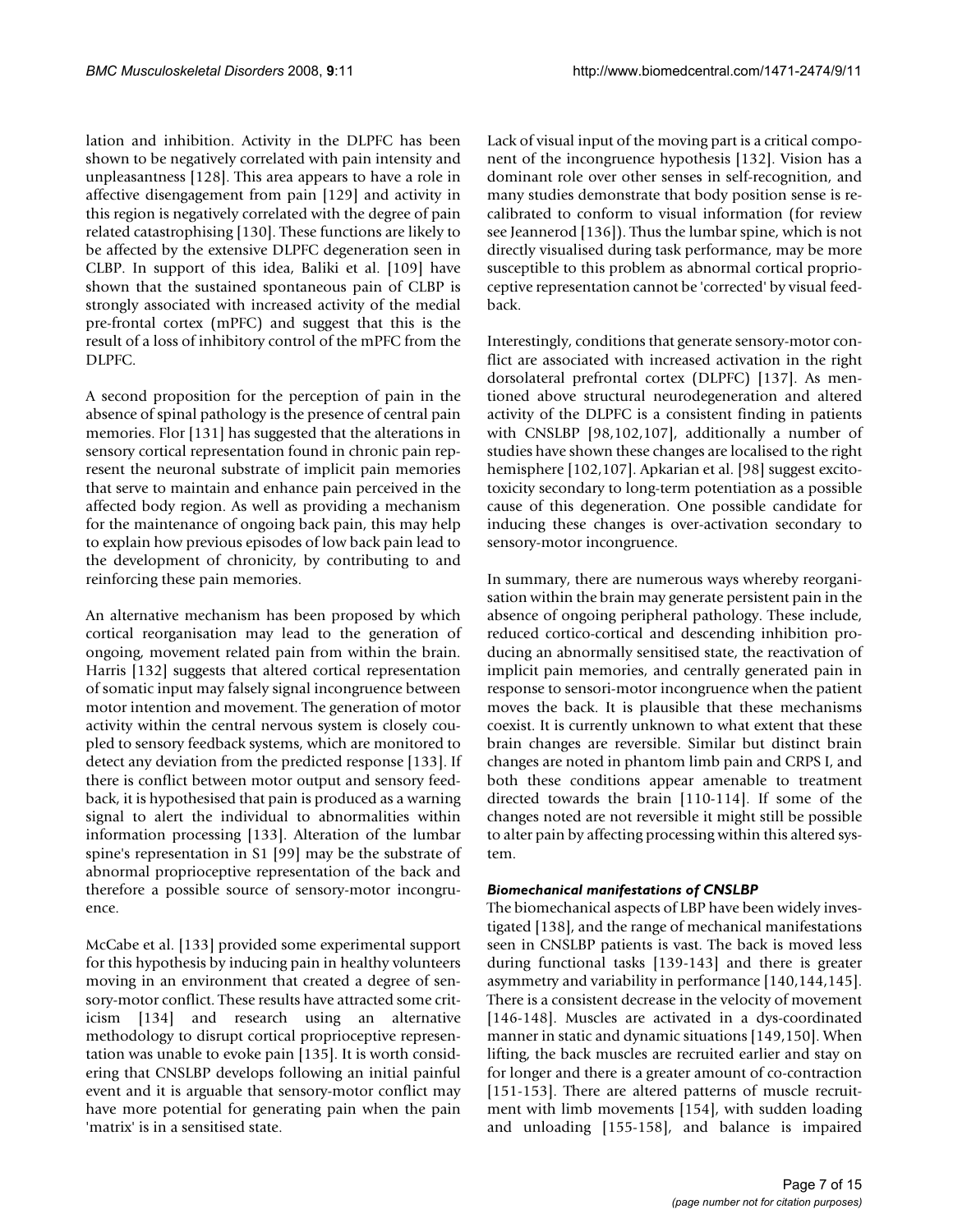[157,159-162]. There is some suggestion of poorer proprioception [163-165] and there are delays in reaction times to a variety of tasks [166-168].

The congruence seen within these data is surprising. The overwhelming sense is a loss of confidence, control and coordination within the back. While Moseley and Hodges [169] contend that it is unclear if these abnormalities are compensatory, causative, neither or both, a common approach is to interpret these findings as causative. Poor stability and control is thought to influence loading of the lumbar spine and sustain the production of peripheral nociceptive input [35,154,170,171]. Within this framework treatment is directed towards normalising motor performance based on a peripheral biomechanical model. However, it may be that these physical abnormalities are not causative but result from altered higher centre representation and the individual's attempts to maintain function with an altered body schema. It is conceivable that these features are epiphenomena of cortical dysfunction rather than the underlying mechanism of CNSLBP. If this is the case treatment guided by a biomechanical explanatory model might be misdirected.

Support for this view can be seen in a number of areas. There appears to be little association between changes in patient centred outcome and changes in any aspect of low back related physical performance [117]. Lumbar stabilisation training programmes, which interpret these problems as causative and specifically address them from a biomechanical perspective [172] and other active [173] and passive [174] interventions aimed at changing the mechanical behaviour of the lower back demonstrate limited clinical effectiveness.

# *Psychological manifestations of CNSLBP*

Psychological factors are an important part of the chronic LBP experience. They contribute to the progression to chronicity, explain a significant amount of the variance among CLBP patients and have been identified as important barriers to resolution [44,175,176]. Alterations in brain function offer some additional insight into the role psychological features play in the development of CNSLBP and the maintenance of the problem once it is established.

Pincus et al. [175,176] cite distress/depressive mood as integral psychological factors in the transition from acute to chronic LBP and several psychosocial models have been postulated for the role of distress/depression in this transition [176,177]. Although speculative, brain reorganisation may also be significant. It appears that there is considerable overlap in the neural circuitries of the brain in both depression and CLBP [107]. It is of particular interest that alteration of DLPFC function has been strongly implicated in depressive disorders [178,179]. Although its precise role is currently not clearly defined [180,181], evidence points to primary abnormal activity within the DLPFC [107]. Depressed CNSLBP patients have been shown to have evidence of DLPFC degeneration and the level of degeneration was highly correlated with the level of depression [107]. One mechanism by which depressed mood influences chronicity may be via contributing to DLPFC degeneration.

Psychological variables also account for a significant amount of the variance in the CNSLBP condition [44]. Despite their explanatory value, the evidence for the efficacy of psychologically based treatments is not strong. Psychologically focused treatment only delivers small effects on pain and function when compared to no treatment [7]. They seem to be no more effective than other active interventions [7,117,182] and provide little additional benefit when added to other conservative treatment approaches [84,117,183]. The brain changes seen in CNSLBP may help explain this situation.

The fear-avoidance model is seen as a central psychological mechanism in the maintenance of CNSLBP [184,185]. Fundamental to this model are the opposing behavioural responses of confrontation and avoidance. Confrontation is seen as adaptive and likely to lead to resolution. Alternatively, avoidance is thought to be maladaptive and contribute powerfully to the development of chronicity and numerous associated biological and psychological sequelae [186]. Catastrophic beliefs and pain related fear are primarily what drives avoidance [184], and are consequently seen as the primary targets for intervention. The origins of these beliefs are viewed as a major challenge in developing the fear-avoidance model [186,187] and numerous possibilities have been suggested [184-187].

One possible candidate for the genesis of these beliefs is alteration in cortical representation of the back and resultant distorted body schema. Keefe et al [187] state that fear may be fuelled by unexpected and novel bodily sensations. Both McCabe et al. [133] and Moseley et al. [135] demonstrated that strangeness, foreignness and peculiarity are features of moving when there is sensory-motor incongruence. As with the biomechanical features of CNSLBP, fear and catastrophising may also be viewed as responses to an altered body schema. These beliefs would be a reasonable response to an individual with an altered cortical representation of their back who experiences unexplained pain and unexpected and novel sensations when moving. Treatments that seek to address these problems from a cognitive perspective may be less than ideal, as the fundamental substrate for the genesis of fear and catastrophisation would still be present.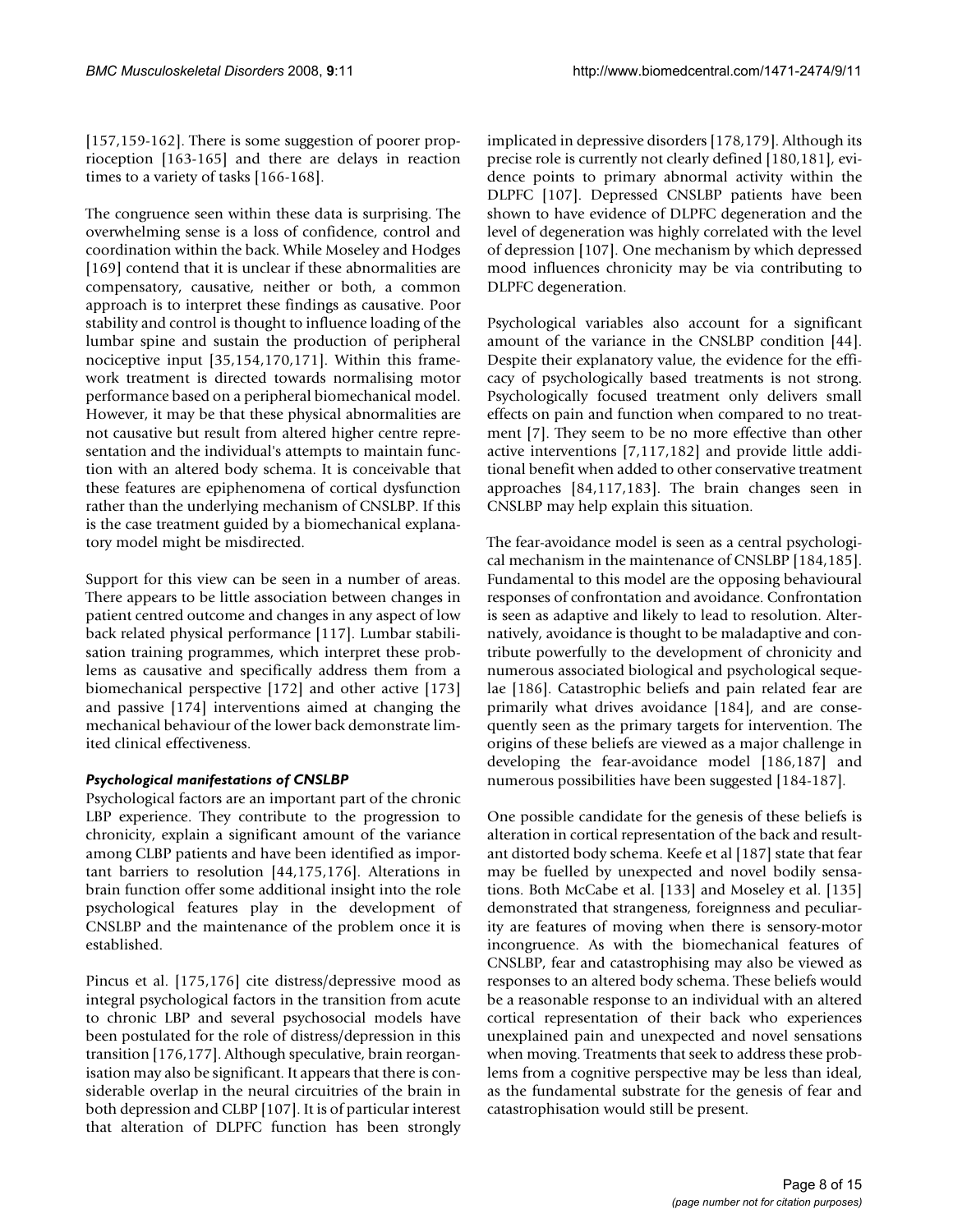It is also possible that degeneration within the DLPFC may contribute directly to greater catastrophic interpretation of pain. The DLPFC seems to be important in emotional disengagement from pain [128,129] and it has been proposed that degeneration of the DLPFC may contribute to the production of spontaneous pain [109], which may fuel catastrophic thoughts, and, as discussed above, there is evidence that DLPFC activity is negatively correlated with catastrophic thinking about pain [130].

Individuals' coping strategies are also considered to be important contributors to the disability associated with CNSLBP. Active coping strategies, characterised by efforts to function in spite of pain or to distract oneself from pain are thought to be important in adaptive functioning [188]. Psychological management of CNSLBP seeks to use distraction and encourages engagement in activity despite pain, as part of the treatment process [189]. This requires that the individual is able to let task relevant stimuli to dominate over pain [128], which can be particularly difficult given the high attentional demands of pain [190]. One suggested role of the DLPFC is in governing efficient performance in the presence of interfering stimuli [128]. Degeneration of the DLPFC will obviously interfere with this ability. Patients may not respond to this component of treatment as the neural substrate for engagement in this process is not available to them. These views do not challenge the biopsychosocial approach to the management of CNSLBP. It is abundantly clear that the thoughts, feelings and beliefs of an individual impact significantly on the problem [4,44,191]. What may require reconsideration is the origins of some maladaptive thoughts and beliefs and how these may be best modified.

Figure 1. presents a speculative model for the development and maintenance of NSCLBP with altered cortical function at its core. In the model, current and previous episodes of back pain contribute to an altered cortical representation of the back. Conceivably, previous episodes of LBP may also increase distress about the problem. Alterations in proprioceptive representation, subsequent sensory-motor incongruence and pre-existing depressive mood lead to over-activation and subsequent neurodegenerative change in the DLPFC. Sensory-motor incongruence may also directly produce pain, sustain altered motor control strategies and contribute to fear and catastrophic thoughts. The resulting DLPFC dysfunction contributes to central sensitization and subsequent ongoing and exaggerated pain, and also decreases the patient's ability to disengage from the pain, thus feeding back into the negative psychological influences. The mechanisms presented in the model should be acknowledged as speculative but represent an attempt to interpret the alterations in brain function that have been demonstrated in CNSLBP in light of the clinical manifestations of the condition.



# Figure 1

A Cortical Dysfunction Model of Chronic Non Specific Low Back Pain. Abbreviations: LTP = Long Term Potentiation, DLPFC = Dorsolateral Prefrontal Cortex, mPFC = medial Prefrontal Cortex.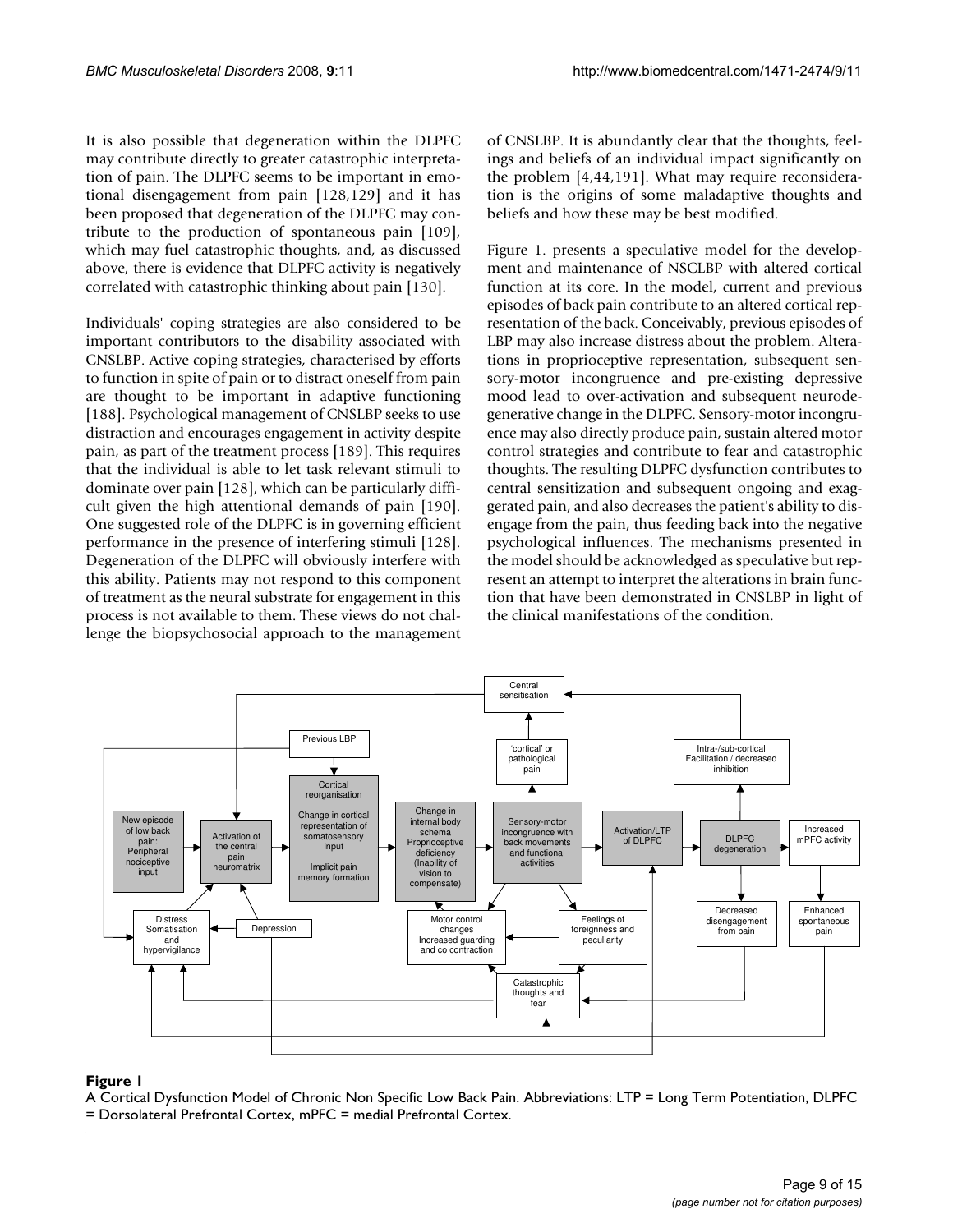In summary, CNSLBP patients have back pain yet no conservative or surgical pain relieving measures directed at the back appear effective. They display a number of biomechanical abnormalities, however treatment directed at normalising lumbar biomechanics has little effect and there is no relationship between changes in outcome and changes in spinal mechanics. Finally, these patients demonstrate some psychological problems but psychologically based treatments offer only partial solution to the problem. A possible explanation for these findings is that they are epiphenomena, features that are incidental to a problem of neurological reorganisation and degeneration.

# *Equivalence of treatment effects*

As discussed, the response of CNSLBP patients is very similar across a broad range of treatment options. A simple explanation would be to conclude that current interventions are ineffective or demonstrate only non-specific or placebo effects. However, the evidence does not support either of these perspectives. Most commonly applied conservative treatments demonstrate some level of effectiveness, albeit small, and this seems to be above what is produced by sham treatment [15]. Alternatively, disparate treatments may demonstrate equivalence in outcome because they all work through the same mechanism. Massage, manipulation, exercise, acupuncture, education and other interventions may work by influencing cortical function. The effectiveness is comparable across treatments because the pathway by which they act may be the same.

This perspective may also explain the disappointing effect sizes seen with conservative care. A possible reason for the small effects seen is that none of these interventions are currently delivered in a way that focuses on central processing. Mobilisation of the lumbar spine might be made more cortically directed by having the patient respond verbally to the stimulus, trying to localise the level or determine direction of pressure, akin to the sensory discrimination task employed by Flor et al. [114] in managing phantom limb pain or by Moseley et al. [192] in CRPS. Exercises aimed at improving trunk muscle recruitment seem an ideal way to normalise cortical representation, but rather than emphasis being placed on performing a particular type of muscle recruitment pattern based on a peripheral biomechanical model [154,170,171] participation in a variety of challenging exercises may be more useful. Simply mastering any skill that the patient finds difficult may be all that is required.

Similar thinking can be applied to most commonly applied conservative interventions, and whilst changing the emphasis of existing treatments may be a viable option for enhancing clinical efficacy, it may also be useful to consider other possibilities. There is mounting evidence for the effectiveness of alternative and innovative strategies for "re-training" cortical function in other complex, long standing, pain problems [110-114,193] as well as recent data that training of brain activation with functional MRI can favourably influence chronic pain [194]. Advances in non-invasive brain stimulation techniques such as repetitive transcranial magnetic stimulation and transcranial direct current stimulation also offer approaches for altering cortical function to achieve pain relief [195,196] and to enhance cognitive function [197- 199]. The challenge presented by this model for researchers and clinicians is to determine how therapy might be designed to address cortical function.

In conclusion there is little evidence to endorse current treatment for CNSLBP. Most treatments provide only small short-term changes and there is currently scant evidence that one form of treatment is superior to another. Sub-grouping of CNSLBP is a common response to these disappointing results. The sub-grouping perspective is not consistently supported by the available data and it is important that other research agendas are entertained. An alternative perspective is that treatment has been ineffective because it has been misdirected. CNSLBP may be a problem of abnormal cortical function. There is growing evidence of supraspinal abnormalities in CNSLBP, these mechanisms can potentially explain the complexity of the LBP experience and the outcomes of clinical trials on CNSLBP. Various research groups have demonstrated the potential value of 'training the brain' in other conditions characterised by abnormal cortical processing. Given the growing body of evidence indicating similar neural mechanisms in CNSLBP, the development of clinical strategies targeted at normalising neurological processing represents a challenging new direction for musculoskeletal clinicians and researchers involved in the management of CNSLBP.

# **Summary**

• Clinical trials offer little support for current management of chronic non specific low back pain

- Sub-grouping has been commonly offered as an explanation for the disappointing results of clinical trials
- Much of the literature on CNSLBP do not strongly support a sub-grouping model
- Evidence is emerging of significant cortical alterations in CNSLBP patients

These changes may offer an explanation for the complex problem of CLBP and a potential focus for effective treatment.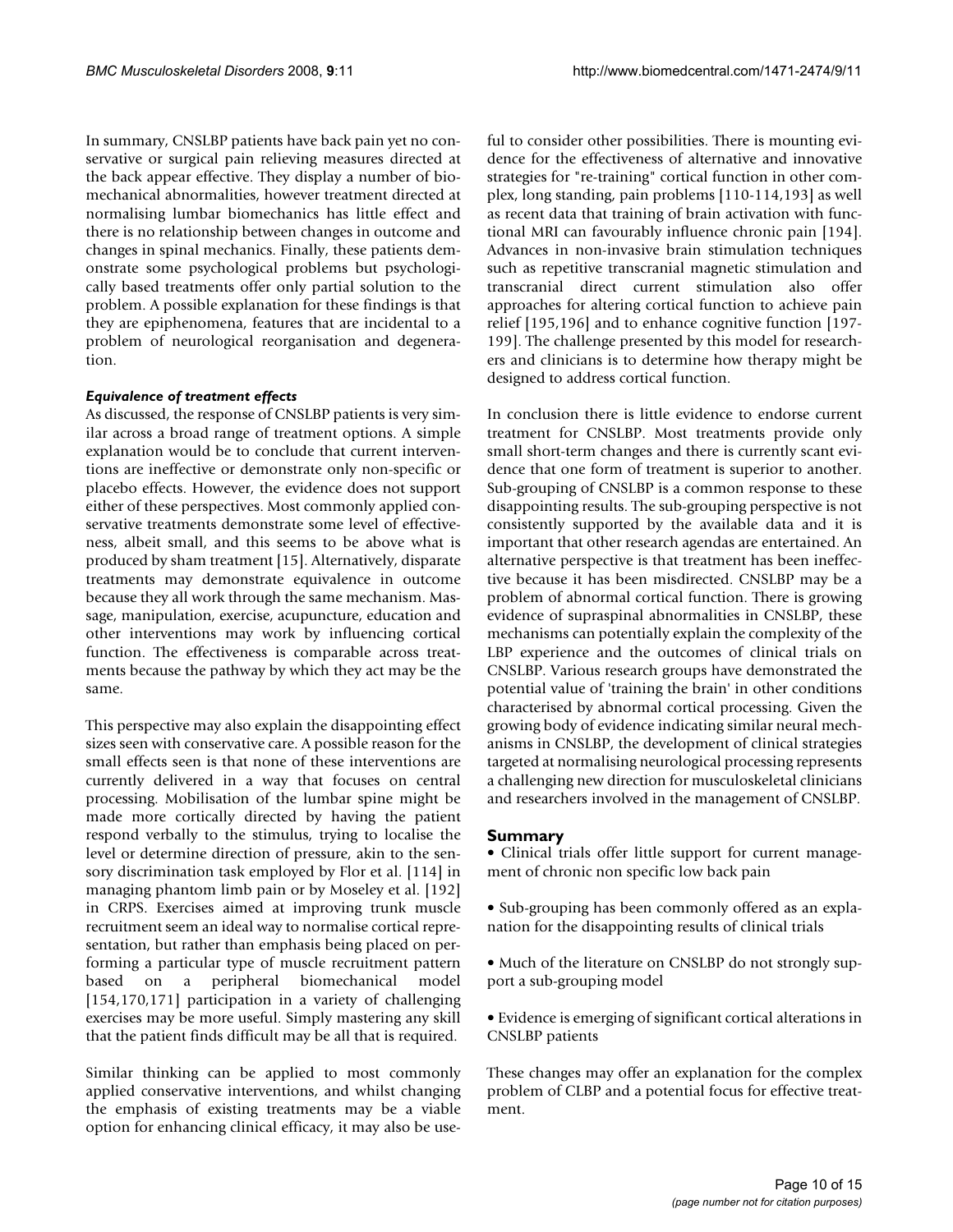#### **Competing interests**

The author(s) declare that they have no competing interests.

# **Authors' contributions**

Both authors contributed to the development of the ideas and arguments within this manuscript. Both authors have read and approved the manuscript

#### **Acknowledgements**

The authors wish to thank Dr James McAuley, David Maskill, Pam Gerrard, Keith Smart, Claire Bourgoin, Carol McCrum and Dr Lorimer Moseley for their comments on earlier drafts of this manuscript.

#### **References**

- 1. Walker BF, Muller R, Grant WD: **Low back pain in Australian adults. Health provider utilization and care seeking.** *J Manip Physiol Ther* 2004, **27:**327-335.
- 2. Maniadakis N, Gray A: **[The economic burden of back pain in the](http://www.ncbi.nlm.nih.gov/entrez/query.fcgi?cmd=Retrieve&db=PubMed&dopt=Abstract&list_uids=10601677) [UK.](http://www.ncbi.nlm.nih.gov/entrez/query.fcgi?cmd=Retrieve&db=PubMed&dopt=Abstract&list_uids=10601677)** *Pain* 2000, **84:**95-103.
- 3. Koes BW, van Tulder MW, Ostelo R, Kim Burton A, Waddell G: **[Clinical guidelines for the management of low back pain in](http://www.ncbi.nlm.nih.gov/entrez/query.fcgi?cmd=Retrieve&db=PubMed&dopt=Abstract&list_uids=11707719) [primary care: an international comparison.](http://www.ncbi.nlm.nih.gov/entrez/query.fcgi?cmd=Retrieve&db=PubMed&dopt=Abstract&list_uids=11707719)** *Spine* 2001, **26:**2504-13.
- 4. Waddell G: *The Back Pain Revolution* Edinburgh: Churchill Livingstone; 2004.
- 5. Spitzer WO, LeBlanc FE, Dupuis M: **[Scientific approach to the](http://www.ncbi.nlm.nih.gov/entrez/query.fcgi?cmd=Retrieve&db=PubMed&dopt=Abstract&list_uids=2961086) [assessment and management of activity related spinal disor](http://www.ncbi.nlm.nih.gov/entrez/query.fcgi?cmd=Retrieve&db=PubMed&dopt=Abstract&list_uids=2961086)ders: a monograph for clinicians. Report of the Quebec task [force on spinal disorders.](http://www.ncbi.nlm.nih.gov/entrez/query.fcgi?cmd=Retrieve&db=PubMed&dopt=Abstract&list_uids=2961086)** *Spine* 1987, **12:**S1-S60.
- 6. Merskey H, Bogduk N: *Classification of chronic pain* Seattle: IASP Press; 1994.
- 7. Bogduk N, McGuirk B: *Medical Management of Acute and Chronic Low Back Pain: An Evidence-based Approach* Elsevier; 2002.
- 8. Deyo RA, Phillips WR: **[Low back pain: A primary care chal](http://www.ncbi.nlm.nih.gov/entrez/query.fcgi?cmd=Retrieve&db=PubMed&dopt=Abstract&list_uids=9112706)[lenge.](http://www.ncbi.nlm.nih.gov/entrez/query.fcgi?cmd=Retrieve&db=PubMed&dopt=Abstract&list_uids=9112706)** *Spine* 1996, **21:**2826-2832.
- 9. Waxman R, Tennant A, Helliwell P: **[Community survey of factors](http://www.ncbi.nlm.nih.gov/entrez/query.fcgi?cmd=Retrieve&db=PubMed&dopt=Abstract&list_uids=9836660) [associated with consultation for low back pain.](http://www.ncbi.nlm.nih.gov/entrez/query.fcgi?cmd=Retrieve&db=PubMed&dopt=Abstract&list_uids=9836660)** *BMJ* 1998, **317:**1564-1567.
- 10. Pengel LHM, Herbert RD, Maher CG, Refshauge KM: **[Acute low](http://www.ncbi.nlm.nih.gov/entrez/query.fcgi?cmd=Retrieve&db=PubMed&dopt=Abstract&list_uids=12907487) [back pain: Systematic review of its prognosis.](http://www.ncbi.nlm.nih.gov/entrez/query.fcgi?cmd=Retrieve&db=PubMed&dopt=Abstract&list_uids=12907487)** *BMJ* 2003, **327:**323-325.
- 11. Kent PM, Keating JL: **The epidemiology of low back pain in primary care.** *Chiropractic and Osteopathy* 2005, **13:**13.
- 12. Carey TS, Garrett JM, Jackman AML: **Beyond the good prognosis: Examination of an inception cohort of patients with chronic low back pain.** *Spine* 2000, **25:1:**115-120.
- 13. Klenerman L, Slade PD, Stanley IM, Pennie B, Reilly JP, Atchison LE, Troup JDG, Rose MJ: **[The prediction of chronicity in patients](http://www.ncbi.nlm.nih.gov/entrez/query.fcgi?cmd=Retrieve&db=PubMed&dopt=Abstract&list_uids=7747233) [with an acute attack of low back pain in a general practice](http://www.ncbi.nlm.nih.gov/entrez/query.fcgi?cmd=Retrieve&db=PubMed&dopt=Abstract&list_uids=7747233) [setting.](http://www.ncbi.nlm.nih.gov/entrez/query.fcgi?cmd=Retrieve&db=PubMed&dopt=Abstract&list_uids=7747233)** *Spine* 1995, **20(4):**478-484.
- 14. Van Den Hoogen HJM, Koes BW, Van Eijk JTM, Bouter LM, Deville' W: **[On the course of low back pain in general practice: A one](http://www.ncbi.nlm.nih.gov/entrez/query.fcgi?cmd=Retrieve&db=PubMed&dopt=Abstract&list_uids=9536816) [year follow up study.](http://www.ncbi.nlm.nih.gov/entrez/query.fcgi?cmd=Retrieve&db=PubMed&dopt=Abstract&list_uids=9536816)** *Annals of the Rheumatic Diseases* 1998, **57:**13-19.
- 15. van Tulder MW, Koes B, Malmivaara A: **[Outcome of non-invasive](http://www.ncbi.nlm.nih.gov/entrez/query.fcgi?cmd=Retrieve&db=PubMed&dopt=Abstract&list_uids=16320031) [treatment modalities on back pain: an evidence-based](http://www.ncbi.nlm.nih.gov/entrez/query.fcgi?cmd=Retrieve&db=PubMed&dopt=Abstract&list_uids=16320031) [review.](http://www.ncbi.nlm.nih.gov/entrez/query.fcgi?cmd=Retrieve&db=PubMed&dopt=Abstract&list_uids=16320031)** *Eur Spine J* 2006, **15: Suppl 1:**S64-81.
- 16. van Tulder MW, Koes B, Seitsalo S, Malmivaara A: **[Outcome of](http://www.ncbi.nlm.nih.gov/entrez/query.fcgi?cmd=Retrieve&db=PubMed&dopt=Abstract&list_uids=16320030) [invasive treatment modalities on back pain and sciatica: an](http://www.ncbi.nlm.nih.gov/entrez/query.fcgi?cmd=Retrieve&db=PubMed&dopt=Abstract&list_uids=16320030) [evidence-based review.](http://www.ncbi.nlm.nih.gov/entrez/query.fcgi?cmd=Retrieve&db=PubMed&dopt=Abstract&list_uids=16320030)** *Eur Spine J* 2006, **15: Suppl 1:**S82-92.
- 17. Bogduk N: **[Management of chronic low back pain.](http://www.ncbi.nlm.nih.gov/entrez/query.fcgi?cmd=Retrieve&db=PubMed&dopt=Abstract&list_uids=14723591)** *Med J Aust* 2004, **180:**79-83.
- 18. Koes BW, Van Tulder MW, Thomas S: **[Diagnosis and treatment](http://www.ncbi.nlm.nih.gov/entrez/query.fcgi?cmd=Retrieve&db=PubMed&dopt=Abstract&list_uids=16777886) [of low back pain.](http://www.ncbi.nlm.nih.gov/entrez/query.fcgi?cmd=Retrieve&db=PubMed&dopt=Abstract&list_uids=16777886)** *BMJ* 2006, **332:**1430-1434.
- 19. Keller A, Hayden J, Bombardier C, van Tulder M: **Effect sizes of non-surgical treatments of non-specific low-back pain.** *Eur Spine J* 2007, **16:11:**1776-88.
- 20. Van Tulder M, Malmivaara A, Hayden J, Koes B: **Statistical significance versus clinical importance: Trials on exercise therapy**

**for chronic low back pain as example.** *Spine* 2007, **32:16:**1785-1790.

- 21. Hayden JA, Van Tulder MW, Tomlinson G: **[Systematic Review:](http://www.ncbi.nlm.nih.gov/entrez/query.fcgi?cmd=Retrieve&db=PubMed&dopt=Abstract&list_uids=15867410) [Strategies for using exercise therapy to improve outcome in](http://www.ncbi.nlm.nih.gov/entrez/query.fcgi?cmd=Retrieve&db=PubMed&dopt=Abstract&list_uids=15867410) [chronic low back pain.](http://www.ncbi.nlm.nih.gov/entrez/query.fcgi?cmd=Retrieve&db=PubMed&dopt=Abstract&list_uids=15867410)** *Ann Intern Med* 2005, **142(9):**766-785.
- 22. Jull G, Moore A: **What is a Suitable Dosage of Physical Therapy Treatment?** *Manual Therapy* 2002, **7:4:**181-182.
- 23. Ott SM: **[Physical therapy, chiropractic manipulation, or an](http://www.ncbi.nlm.nih.gov/entrez/query.fcgi?cmd=Retrieve&db=PubMed&dopt=Abstract&list_uids=9988609) [educational booklet for back pain.](http://www.ncbi.nlm.nih.gov/entrez/query.fcgi?cmd=Retrieve&db=PubMed&dopt=Abstract&list_uids=9988609)** *N Engl J Med* 1999, **340(5):**389-390.
- 24. Freeman MD, Rossignol AM: **[A critical evaluation of the meth](http://www.ncbi.nlm.nih.gov/entrez/query.fcgi?cmd=Retrieve&db=PubMed&dopt=Abstract&list_uids=10863257)[odology of a low-back pain clinical trial.](http://www.ncbi.nlm.nih.gov/entrez/query.fcgi?cmd=Retrieve&db=PubMed&dopt=Abstract&list_uids=10863257)** *J Manipulative Physiol Ther* 2000, **23(5):**363-364.
- 25. Rosner A: **[Fables or foibles: inherent problems with RCTs.](http://www.ncbi.nlm.nih.gov/entrez/query.fcgi?cmd=Retrieve&db=PubMed&dopt=Abstract&list_uids=12975633)** *J Manipulative Physiol Ther* 2003, **26:**460-46.
- 26. Moore A, Jull G: **[The systematic review of systematic reviews](http://www.ncbi.nlm.nih.gov/entrez/query.fcgi?cmd=Retrieve&db=PubMed&dopt=Abstract&list_uids=16697950) [has arrived!](http://www.ncbi.nlm.nih.gov/entrez/query.fcgi?cmd=Retrieve&db=PubMed&dopt=Abstract&list_uids=16697950)** *Manual Therapy* 2006, **11:**91-92.
- 27. Dankaerts W, O'Sullivan PB, Straker LM, Burnett AF, Skouen JS: **The inter-examiner reliability of a classification method for nonspecific chronic low back pain patients with motor control impairment.** *Manual Therapy* 2006, **11:1:**28-39.
- 28. Delitto A: **[Research in low back pain: Time to stop seeking the](http://www.ncbi.nlm.nih.gov/entrez/query.fcgi?cmd=Retrieve&db=PubMed&dopt=Abstract&list_uids=15733045) [elusive "magic bullet".](http://www.ncbi.nlm.nih.gov/entrez/query.fcgi?cmd=Retrieve&db=PubMed&dopt=Abstract&list_uids=15733045)** *Phys Ther* 2005, **85:**206-208.
- 29. Leboeuf-Yde C, Manniche C: **Low back pain: Time to get off the treadmill.** *J Manip Physiol Ther* 2001, **24:**63-66.
- 30. Leboeuf-Yde C, Grønstvedt A, Borge JA, Lothe J, Magnesen E, Nilsson O, Rosok G, Stig LC, Larsen K: **The nordic back pain subpopulation program: Demographic and clinical predictors for outcome in patients receiving chiropractic treatment for persistent low-back pain.** *J Manip Physiol Therap* 2004, **27:**493-502.
- 31. McCarthy J, Arnall A, Strimpakos N, Freemont A, Oldham J: **The biopsychosocial classification of non-specific low back pain: a systematic review.** *Phys Ther Rev* 2004, **9:**17-30.
- 32. McCarthy CJ, Cairns MC: **[Why is the recent research regarding](http://www.ncbi.nlm.nih.gov/entrez/query.fcgi?cmd=Retrieve&db=PubMed&dopt=Abstract&list_uids=16253862) [non-specific pain so non-specific?](http://www.ncbi.nlm.nih.gov/entrez/query.fcgi?cmd=Retrieve&db=PubMed&dopt=Abstract&list_uids=16253862)** *Manual Therapy* 2005, **10:**239-241.
- 33. Turk DC: **[The potential of treatment matching for subgroups](http://www.ncbi.nlm.nih.gov/entrez/query.fcgi?cmd=Retrieve&db=PubMed&dopt=Abstract&list_uids=15599131) [of patients with chronic pain: Lumping versus splitting.](http://www.ncbi.nlm.nih.gov/entrez/query.fcgi?cmd=Retrieve&db=PubMed&dopt=Abstract&list_uids=15599131)** *Clin J Pain* 2005, **21:**44-55.
- 34. McKenzie RA, May S: *Mechanical diagnosis and therapy: the lumbar spine* 2nd edition. Waikanae: Spinal Publications; 2003.
- 35. O'Sullivan P: **[Diagnosis and classification of chronic low back](http://www.ncbi.nlm.nih.gov/entrez/query.fcgi?cmd=Retrieve&db=PubMed&dopt=Abstract&list_uids=16154380) [pain disorders: Maladaptive movement and motor control](http://www.ncbi.nlm.nih.gov/entrez/query.fcgi?cmd=Retrieve&db=PubMed&dopt=Abstract&list_uids=16154380) [impairments as underlying mechanism.](http://www.ncbi.nlm.nih.gov/entrez/query.fcgi?cmd=Retrieve&db=PubMed&dopt=Abstract&list_uids=16154380)** *Manual Therapy* 2005, **10:**242-255.
- 36. Herbert R: **Dealing with heterogeneity in clinical trials.** *Manual Therapy* 2007, **12:1:**1-2.
- 37. Cook DI, Gebski VJ, Keech AC: **EBM: Trials on Trial. Subgroup analysis in clinical trials.** *Med J Aust* 2004, **180:6:**289-291.
- 38. Yusuf S, Wittes J, Probstfield J, Tyroler HA: **Analysis and interpretation of treatment effects in subgroups of patients in randomized clinical trials.** *JAMA* 1991, **266:1:**93-98.
- 39. Klein JG: **Five pitfalls in decisions about diagnosis and prescribing.** *BMJ* 2005, **330:7494:**781-3.
- 40. McGregor AH, McCarthy ID, Hughes SPF: **Motion characteristics of normal subjects and people with low back pain.** *Physiotherapy* 1995, **81:**632-637.
- 41. O'Sullivan PB, Twomey L, Allison CT: **Dysfunction of the neuromuscular system in the presence of low back pain-Implications for physical therapy management.** *J Man Manip Ther* 1997, **5:**20-26.
- 42. Van Dieën JH, Selen LPJ, Cholewicki J: **Trunk muscle activation in low-back pain patients, an analysis of the literature.** *J Electromyog Kinesiol* 2003, **13:**333-351.
- 43. Main CJ, Watson PJ: **[Psychological aspects of pain.](http://www.ncbi.nlm.nih.gov/entrez/query.fcgi?cmd=Retrieve&db=PubMed&dopt=Abstract&list_uids=10593109)** *Manual Therapy* 1999, **4:**203-215.
- 44. Linton SJ: **[A review of psychological risk factors in back and](http://www.ncbi.nlm.nih.gov/entrez/query.fcgi?cmd=Retrieve&db=PubMed&dopt=Abstract&list_uids=10788861) [neck pain.](http://www.ncbi.nlm.nih.gov/entrez/query.fcgi?cmd=Retrieve&db=PubMed&dopt=Abstract&list_uids=10788861)** *Spine* 2000, **25:**1148-1156.
- 45. McCarthy CJ: **There is no panacea for low back pain.** *Physiotherapy* 2005, **91:1:**2-3.
- 46. Andenaes R, Kalfoss M, Wahl A: **Psychological distress and quality of life in hospitalized patients with chronic obstructive pulmonary disease.** *J Advanced Nursing* 2004, **46:**523-530.
- 47. Bostan EE, Borman P, Bodur H, Barça N: **[Functional disability and](http://www.ncbi.nlm.nih.gov/entrez/query.fcgi?cmd=Retrieve&db=PubMed&dopt=Abstract&list_uids=12739042) [quality of life in patients with ankylosing spondylitis.](http://www.ncbi.nlm.nih.gov/entrez/query.fcgi?cmd=Retrieve&db=PubMed&dopt=Abstract&list_uids=12739042)** *Rheumatol Int* 2003, **23:**121-126.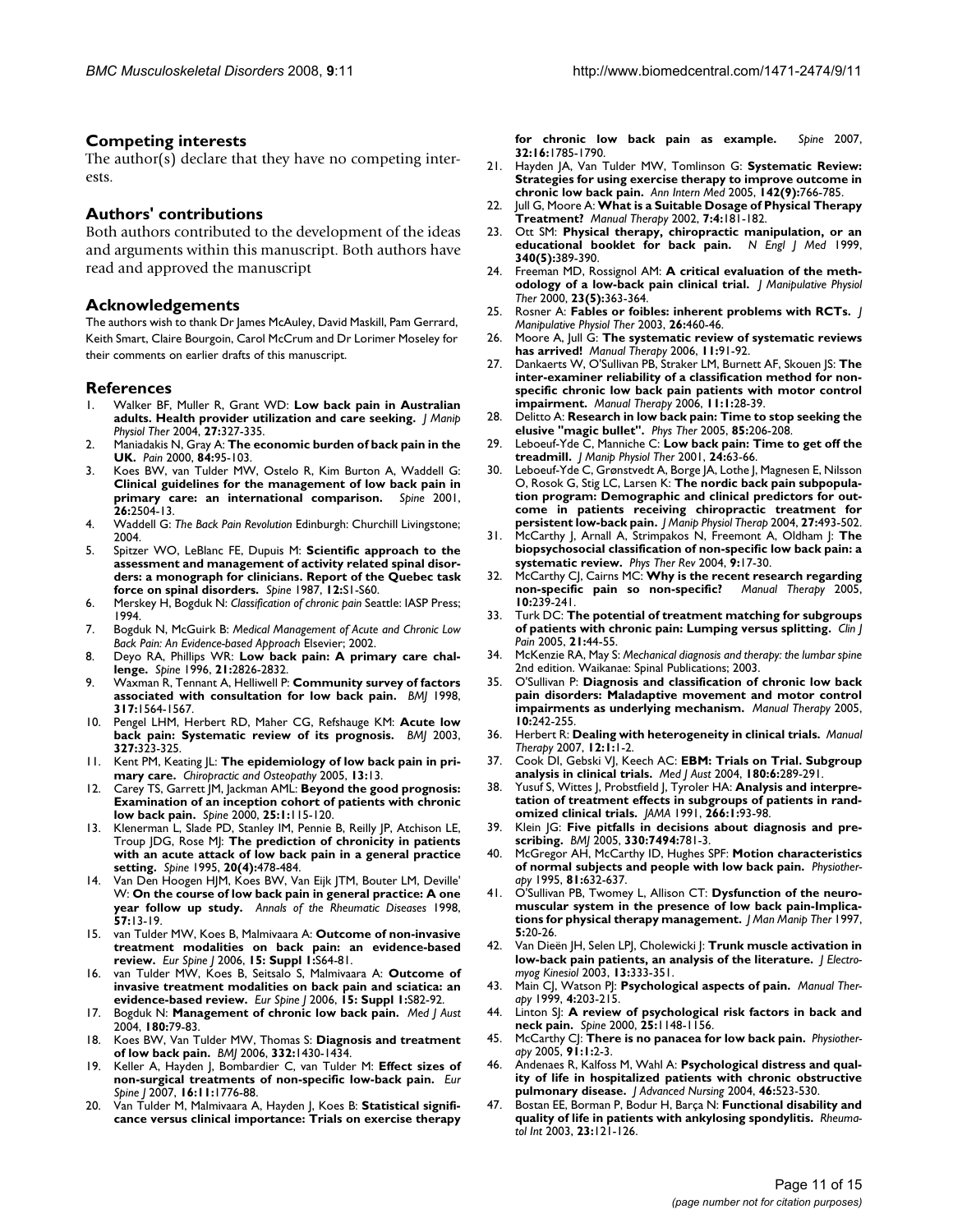- 48. Evers AWM, Kraaimaat FW, Geenen R, Jacobs JWG, Bijlsma JWJ: **[Longterm predictors of anxiety and depressed mood in early](http://www.ncbi.nlm.nih.gov/entrez/query.fcgi?cmd=Retrieve&db=PubMed&dopt=Abstract&list_uids=12415588) [rheumatoid arthritis: A 3 and 5 year follow up.](http://www.ncbi.nlm.nih.gov/entrez/query.fcgi?cmd=Retrieve&db=PubMed&dopt=Abstract&list_uids=12415588)** *J Rheum* 2002, **29:**2327-2336.
- 49. Hyphantis T, Kaltsouda A, Triantafillidis J, Platis O, Karadagi S, Christou K, Mantas C, Argyropoulos A, Mavreas V: **[Personality corre](http://www.ncbi.nlm.nih.gov/entrez/query.fcgi?cmd=Retrieve&db=PubMed&dopt=Abstract&list_uids=15977949)[lates of adherence to type 2 diabetes regimens.](http://www.ncbi.nlm.nih.gov/entrez/query.fcgi?cmd=Retrieve&db=PubMed&dopt=Abstract&list_uids=15977949)** *Int J Psychiatry Med* 2005, **35:**103-107.
- 50. Petrie KJ, Weinman J, Sharpe N, Buckley J: **[Role of patients' view](http://www.ncbi.nlm.nih.gov/entrez/query.fcgi?cmd=Retrieve&db=PubMed&dopt=Abstract&list_uids=8634561) [of their illness in predicting return to work and functioning](http://www.ncbi.nlm.nih.gov/entrez/query.fcgi?cmd=Retrieve&db=PubMed&dopt=Abstract&list_uids=8634561) [after myocardial infarction: Longitudinal study.](http://www.ncbi.nlm.nih.gov/entrez/query.fcgi?cmd=Retrieve&db=PubMed&dopt=Abstract&list_uids=8634561)** *BMJ* 1996, **312:**1191-1194.
- 51. Smedstad LM, Moum T, Vaglum P, Kvien TK: **[The Impact of Early](http://www.ncbi.nlm.nih.gov/entrez/query.fcgi?cmd=Retrieve&db=PubMed&dopt=Abstract&list_uids=8996472) [Rheumatoid Arthritis on Psychological Distress: A compari](http://www.ncbi.nlm.nih.gov/entrez/query.fcgi?cmd=Retrieve&db=PubMed&dopt=Abstract&list_uids=8996472)**son between 238 patients with RA and 116 matched con**[trols.](http://www.ncbi.nlm.nih.gov/entrez/query.fcgi?cmd=Retrieve&db=PubMed&dopt=Abstract&list_uids=8996472)** *Scand J Rheumatol* 1996, **25:**377-382.
- 52. Yeh M, Chen H, Liao Y, Liao W: **Testing the functional status model in patients with chronic obstructive pulmonary disease.** *J Advanced Nursing* 2004, **48:**342-350.
- 53. Riddle DL: **[Classification and low back pain: A review of the lit](http://www.ncbi.nlm.nih.gov/entrez/query.fcgi?cmd=Retrieve&db=PubMed&dopt=Abstract&list_uids=9672545)[erature and critical analysis of selected systems.](http://www.ncbi.nlm.nih.gov/entrez/query.fcgi?cmd=Retrieve&db=PubMed&dopt=Abstract&list_uids=9672545)** *Phys Ther* 1998, **78:**708-737.
- 54. Peterson T, Thorsen H, Manniche C, Ekdahl C: **Classification of nonspecific low back pain. A review of the literature on classification systems relevant to physiotherapy.** *Phys Ther Rev* 1999, **4:**265-281.
- 55. Zimny NJ: **[Diagnostic classification and orthopaedic physical](http://www.ncbi.nlm.nih.gov/entrez/query.fcgi?cmd=Retrieve&db=PubMed&dopt=Abstract&list_uids=15089023) [therapy practice: what we can learn from medicine.](http://www.ncbi.nlm.nih.gov/entrez/query.fcgi?cmd=Retrieve&db=PubMed&dopt=Abstract&list_uids=15089023)** *J Orthop Sports Phys Ther* 2004, **34(3):**105-109.
- 56. Schrag A, Dodel R, Spottke A, Bornschein B, Siebert U, Quinn NP: **Rate of clinical progression in Parkinson's disease: A prospective study.** *Mov Disord* 2007, **22:7:**938-45.
- 57. Pells J, Edwards CL, McDougald CS, Wood M, Barksdale C, Jonassaint J, Leach-Beale B, Byrd G, Mathis M, Harrison MO, Feliu M, Edwards LY, Whitfield KE, Rogers L: **[Fear of Movement \(Kinesiophobia\),](http://www.ncbi.nlm.nih.gov/entrez/query.fcgi?cmd=Retrieve&db=PubMed&dopt=Abstract&list_uids=17885350) [Pain, and Psychopathology in Patients With Sickle Cell Dis](http://www.ncbi.nlm.nih.gov/entrez/query.fcgi?cmd=Retrieve&db=PubMed&dopt=Abstract&list_uids=17885350)[ease.](http://www.ncbi.nlm.nih.gov/entrez/query.fcgi?cmd=Retrieve&db=PubMed&dopt=Abstract&list_uids=17885350)** *Clin J Pain* 2007, **23(8):**707-713.
- 58. Canter PH, Ernst E: **[Sources of bias in reviews of spinal manip](http://www.ncbi.nlm.nih.gov/entrez/query.fcgi?cmd=Retrieve&db=PubMed&dopt=Abstract&list_uids=15989112)[ulation for back pain.](http://www.ncbi.nlm.nih.gov/entrez/query.fcgi?cmd=Retrieve&db=PubMed&dopt=Abstract&list_uids=15989112)** *Wien Klin Wochenschr* 2005, **117:**333-341.
- Smith LA, Oldman AD, McQuay HJ, Moore RA: [Teasing apart](http://www.ncbi.nlm.nih.gov/entrez/query.fcgi?cmd=Retrieve&db=PubMed&dopt=Abstract&list_uids=10779669) **[quality and validity in systematic reviews: An example from](http://www.ncbi.nlm.nih.gov/entrez/query.fcgi?cmd=Retrieve&db=PubMed&dopt=Abstract&list_uids=10779669) [acupuncture trials in chronic neck and back pain.](http://www.ncbi.nlm.nih.gov/entrez/query.fcgi?cmd=Retrieve&db=PubMed&dopt=Abstract&list_uids=10779669)** *Pain* 2000, **86:**119-132.
- 60. Critchley DJ, Ratcliffe J, Noonan S, Jones RH, Hurley MV: **Effectiveness and cost-effectiveness of three types of physiotherapy used to reduce chronic low back pain disability: a pragmatic randomized trial with economic evaluation.** *Spine* 2007, **15:**1474-81.
- 61. Carr JL, Klaber Moffett JA, Howarth E, Richmond SJ, Torgerson DJ, Jackson DA, Metcalfe CJ: **[A randomized trial comparing a group](http://www.ncbi.nlm.nih.gov/entrez/query.fcgi?cmd=Retrieve&db=PubMed&dopt=Abstract&list_uids=16096246) [exercise programme for back pain patients with individual](http://www.ncbi.nlm.nih.gov/entrez/query.fcgi?cmd=Retrieve&db=PubMed&dopt=Abstract&list_uids=16096246) [physiotherapy in a severely deprived area.](http://www.ncbi.nlm.nih.gov/entrez/query.fcgi?cmd=Retrieve&db=PubMed&dopt=Abstract&list_uids=16096246)** *Disabil Rehabil* 2005, **27:**929-937.
- 62. Frost H, Lamb SE, Doll HA, Carver PT, Stewart-Brown S: **[Ran](http://www.ncbi.nlm.nih.gov/entrez/query.fcgi?cmd=Retrieve&db=PubMed&dopt=Abstract&list_uids=15377573)[domised controlled trial of physiotherapy compared with](http://www.ncbi.nlm.nih.gov/entrez/query.fcgi?cmd=Retrieve&db=PubMed&dopt=Abstract&list_uids=15377573) [advice for low back pain.](http://www.ncbi.nlm.nih.gov/entrez/query.fcgi?cmd=Retrieve&db=PubMed&dopt=Abstract&list_uids=15377573)** *BMJ* 2004, **329:**708-711.
- 63. Geisser ME, Wiggert EA, Haig AJ, Colwell MO: **[A randomized,](http://www.ncbi.nlm.nih.gov/entrez/query.fcgi?cmd=Retrieve&db=PubMed&dopt=Abstract&list_uids=16215330) [controlled trial of manual therapy and specific adjuvant](http://www.ncbi.nlm.nih.gov/entrez/query.fcgi?cmd=Retrieve&db=PubMed&dopt=Abstract&list_uids=16215330) [exercise for chronic low back pain.](http://www.ncbi.nlm.nih.gov/entrez/query.fcgi?cmd=Retrieve&db=PubMed&dopt=Abstract&list_uids=16215330)** *Clin J Pain* 2005, **21:**463-470.
- 64. Hay EM, Mullis R, Lewis M, Vohora K, Main CJ, Watson P, Dziedzic KS, Sim J, Minns Lowe C, Croft PR: **[Comparison of physical treat](http://www.ncbi.nlm.nih.gov/entrez/query.fcgi?cmd=Retrieve&db=PubMed&dopt=Abstract&list_uids=15950716)[ments versus a brief pain-management programme for back](http://www.ncbi.nlm.nih.gov/entrez/query.fcgi?cmd=Retrieve&db=PubMed&dopt=Abstract&list_uids=15950716) pain in primary care: A randomised clinical trial in physio[therapy practice.](http://www.ncbi.nlm.nih.gov/entrez/query.fcgi?cmd=Retrieve&db=PubMed&dopt=Abstract&list_uids=15950716)** *Lancet* 2005, **365:**2024-2030.
- 65. Lewis JS, Hewitt JS, Billington L, Cole S, Byng J, Karayiannis S: **[A ran](http://www.ncbi.nlm.nih.gov/entrez/query.fcgi?cmd=Retrieve&db=PubMed&dopt=Abstract&list_uids=15803071)[domized clinical trial comparing two physiotherapy inter](http://www.ncbi.nlm.nih.gov/entrez/query.fcgi?cmd=Retrieve&db=PubMed&dopt=Abstract&list_uids=15803071)[ventions for chronic low back pain.](http://www.ncbi.nlm.nih.gov/entrez/query.fcgi?cmd=Retrieve&db=PubMed&dopt=Abstract&list_uids=15803071)** *Spine* 2005, **30:**711-721.
- 66. Mannion AF, Müntener M, Taimela S, Dvorak J: **[A randomized clin](http://www.ncbi.nlm.nih.gov/entrez/query.fcgi?cmd=Retrieve&db=PubMed&dopt=Abstract&list_uids=10626305)[ical trial of three active therapies for chronic low back pain.](http://www.ncbi.nlm.nih.gov/entrez/query.fcgi?cmd=Retrieve&db=PubMed&dopt=Abstract&list_uids=10626305)** *Spine* 1999, **24:**2435-2448.
- 67. Petersen T, Kryger P, Ekdahl C, Olsen S, Jacobsen S: **[The effect of](http://www.ncbi.nlm.nih.gov/entrez/query.fcgi?cmd=Retrieve&db=PubMed&dopt=Abstract&list_uids=12195058) [McKenzie therapy as compared with that of intensive](http://www.ncbi.nlm.nih.gov/entrez/query.fcgi?cmd=Retrieve&db=PubMed&dopt=Abstract&list_uids=12195058) strengthening training for the treatment of patients with subacute or chronic low back pain: A randomized controlled [trial.](http://www.ncbi.nlm.nih.gov/entrez/query.fcgi?cmd=Retrieve&db=PubMed&dopt=Abstract&list_uids=12195058)** *Spine* 2002, **27:**1702-1708.
- 68. The UK BEAM Trial Team: **United Kingdom back pain exercise and manipulation (UKBEAM) randomised trial: effectiveness of physical treatments for back pain in primary care.** *BMJ* 2004, **11:329(7479):**1377.
- 69. Hurwitz EL, Morgenstern H, Chiao C: **[Effects of recreational](http://www.ncbi.nlm.nih.gov/entrez/query.fcgi?cmd=Retrieve&db=PubMed&dopt=Abstract&list_uids=16186460) [physical activity and back exercises on low back pain and psy](http://www.ncbi.nlm.nih.gov/entrez/query.fcgi?cmd=Retrieve&db=PubMed&dopt=Abstract&list_uids=16186460)chological distress: Findings from the UCLA low back pain [study.](http://www.ncbi.nlm.nih.gov/entrez/query.fcgi?cmd=Retrieve&db=PubMed&dopt=Abstract&list_uids=16186460)** *Am J Pub Health* 2005, **95:**1817-1824.
- 70. Whitman JM, Fritz JM, Childs JD: **[The influence of experience and](http://www.ncbi.nlm.nih.gov/entrez/query.fcgi?cmd=Retrieve&db=PubMed&dopt=Abstract&list_uids=15609487) [specialty certifications on clinical outcomes for patients with](http://www.ncbi.nlm.nih.gov/entrez/query.fcgi?cmd=Retrieve&db=PubMed&dopt=Abstract&list_uids=15609487) low back pain treated within a standardized physical therapy [management program.](http://www.ncbi.nlm.nih.gov/entrez/query.fcgi?cmd=Retrieve&db=PubMed&dopt=Abstract&list_uids=15609487)** *J Orthop Sports Phys Ther* 2004, **34:**662-672.
- 71. Kent P, Marks D, Pearson W, Keating J: **Does clinician treatment choice improve the outcome of manual therapy for nonspecific low back pain? A metaanalysis.** *J Manip Physiol Ther* 2005, **28:**312-322.
- 72. Bendix AF, Bendix T, Lund C, Kirkbak S, Ostenfeld S: **[Comparison](http://www.ncbi.nlm.nih.gov/entrez/query.fcgi?cmd=Retrieve&db=PubMed&dopt=Abstract&list_uids=9198257) [of three intensive programs for chronic low back pain](http://www.ncbi.nlm.nih.gov/entrez/query.fcgi?cmd=Retrieve&db=PubMed&dopt=Abstract&list_uids=9198257) patients: A prospective, randomized, observer-blinded study [with one-year follow-up.](http://www.ncbi.nlm.nih.gov/entrez/query.fcgi?cmd=Retrieve&db=PubMed&dopt=Abstract&list_uids=9198257)** *Scand J Rehab Med* 1997, **29(2):**81-89.
- Jousset N, Fanello S, Bontoux L, Dubus V, Billabert C, Vielle B, Roquelaure Y, Penneau-Fontbonne D, Richard I: **[Effects of Functional](http://www.ncbi.nlm.nih.gov/entrez/query.fcgi?cmd=Retrieve&db=PubMed&dopt=Abstract&list_uids=15129059) [Restoration Versus 3 Hours per Week Physical Therapy: A](http://www.ncbi.nlm.nih.gov/entrez/query.fcgi?cmd=Retrieve&db=PubMed&dopt=Abstract&list_uids=15129059) [Randomized Controlled Study.](http://www.ncbi.nlm.nih.gov/entrez/query.fcgi?cmd=Retrieve&db=PubMed&dopt=Abstract&list_uids=15129059)** *Spine* 2004, **29:**487-493.
- 74. Molsberger AF, Mau J, Pawelec DB, Winkler JA: **[Does acupuncture](http://www.ncbi.nlm.nih.gov/entrez/query.fcgi?cmd=Retrieve&db=PubMed&dopt=Abstract&list_uids=12406534) [improve the orthopedic management of chronic low back](http://www.ncbi.nlm.nih.gov/entrez/query.fcgi?cmd=Retrieve&db=PubMed&dopt=Abstract&list_uids=12406534) pain – A randomized, blinded, controlled trial with 3 months [follow up.](http://www.ncbi.nlm.nih.gov/entrez/query.fcgi?cmd=Retrieve&db=PubMed&dopt=Abstract&list_uids=12406534)** *Pain* 2002, **99:**579-587.
- 75. Bendix T, Bendix A, Labriola M, Haestrup C, Ebbehoj N: **[Functional](http://www.ncbi.nlm.nih.gov/entrez/query.fcgi?cmd=Retrieve&db=PubMed&dopt=Abstract&list_uids=11013502) [restoration versus outpatient physical training in chronic low](http://www.ncbi.nlm.nih.gov/entrez/query.fcgi?cmd=Retrieve&db=PubMed&dopt=Abstract&list_uids=11013502) [back pain. A randomized comparative study.](http://www.ncbi.nlm.nih.gov/entrez/query.fcgi?cmd=Retrieve&db=PubMed&dopt=Abstract&list_uids=11013502)** *Spine* 2000, **25:**2494-2500.
- 76. Bronfort G, Goldsmith CH, Nelson CF, Boline PD, Anderson AV: **[Trunk exercise combined with spinal manipulative or](http://www.ncbi.nlm.nih.gov/entrez/query.fcgi?cmd=Retrieve&db=PubMed&dopt=Abstract&list_uids=8976475) NSAID therapy for chronic low back pain: A randomized, [observer-blinded clinical trial.](http://www.ncbi.nlm.nih.gov/entrez/query.fcgi?cmd=Retrieve&db=PubMed&dopt=Abstract&list_uids=8976475)** *J Manipulative Physiol Ther* 1996, **19:**570-582.
- 77. Cairns MC, Foster NE, Wright C: **Randomized controlled trial of specific spinal stabilization exercises and conventional phys**iotherapy for recurrent low back pain. **31:19:**E670-E681.
- 78. Hsieh CJ, Adams AH, Tobis J, Hong CZ, Danielson C, Platt K, Hoehler F, Reinsch S, Rubel : **[Effectiveness of four conservative treat](http://www.ncbi.nlm.nih.gov/entrez/query.fcgi?cmd=Retrieve&db=PubMed&dopt=Abstract&list_uids=12045509)[ments for subacute low back pain: A randomized clinical](http://www.ncbi.nlm.nih.gov/entrez/query.fcgi?cmd=Retrieve&db=PubMed&dopt=Abstract&list_uids=12045509) [trial.](http://www.ncbi.nlm.nih.gov/entrez/query.fcgi?cmd=Retrieve&db=PubMed&dopt=Abstract&list_uids=12045509)** *Spine* 2002, **27:**1142-1148.
- 79. Hurwitz EL, Morgenstern H, Harber P, Kominski GF, Belin TR, Yu F, Adams AH: **A randomized trial of medical care with and without physical therapy and chiropractic care with and without physical modalities for patients with low back pain: 6-month follow-up outcomes from the UCLA low back pain study.** *Spine* 2002, **15:27(20):**2193-204.
- 80. Kääpä EH, Frantsi K, Sarna S, Malmivaara A: **[Multidisciplinary](http://www.ncbi.nlm.nih.gov/entrez/query.fcgi?cmd=Retrieve&db=PubMed&dopt=Abstract&list_uids=16481945) [group rehabilitation versus individual physiotherapy for](http://www.ncbi.nlm.nih.gov/entrez/query.fcgi?cmd=Retrieve&db=PubMed&dopt=Abstract&list_uids=16481945) [chronic nonspecific low back pain: A randomized trial.](http://www.ncbi.nlm.nih.gov/entrez/query.fcgi?cmd=Retrieve&db=PubMed&dopt=Abstract&list_uids=16481945)** *Spine* 2006, **31:**371-376.
- 81. Kainz B, Gülich M, Engel E, Jäckel WH: **[Comparison of three out](http://www.ncbi.nlm.nih.gov/entrez/query.fcgi?cmd=Retrieve&db=PubMed&dopt=Abstract&list_uids=16575712)[patient therapy forms for treatment of chronic low back](http://www.ncbi.nlm.nih.gov/entrez/query.fcgi?cmd=Retrieve&db=PubMed&dopt=Abstract&list_uids=16575712) pain – Findings of a multicentre, cluster randomized study.** *Rehabilitation* 2006, **45:**65-77.
- 82. Koumantakis GA, Watson PJ, Oldham JA: **[Trunk muscle stabiliza](http://www.ncbi.nlm.nih.gov/entrez/query.fcgi?cmd=Retrieve&db=PubMed&dopt=Abstract&list_uids=15733046)[tion training plus general exercise versus general exercise](http://www.ncbi.nlm.nih.gov/entrez/query.fcgi?cmd=Retrieve&db=PubMed&dopt=Abstract&list_uids=15733046) only: Randomized controlled trial of patients with recurrent [low back pain.](http://www.ncbi.nlm.nih.gov/entrez/query.fcgi?cmd=Retrieve&db=PubMed&dopt=Abstract&list_uids=15733046)** *Phys Ther* 2005, **85:**209-225.
- 83. Linton SJ, Boersma K, Jansson M, Svärd L, Botvalde M: **[The effects](http://www.ncbi.nlm.nih.gov/entrez/query.fcgi?cmd=Retrieve&db=PubMed&dopt=Abstract&list_uids=15722803) [of cognitive-behavioral and physical therapy preventive](http://www.ncbi.nlm.nih.gov/entrez/query.fcgi?cmd=Retrieve&db=PubMed&dopt=Abstract&list_uids=15722803) interventions on pain-related sick leave: A randomized con[trolled trial.](http://www.ncbi.nlm.nih.gov/entrez/query.fcgi?cmd=Retrieve&db=PubMed&dopt=Abstract&list_uids=15722803)** *Clin J Pain* 2005, **21:**109-119.
- Smeets RJEM, Vlaeyen JWS, Hidding A, Kester AD, van der Heijden GJ, van Geel AC, Knottnerus JA: **Active rehabilitation for chronic low back pain: Cognitive-behavioral, physical, or both? First direct post-treatment results from a randomized controlled trial.** *BMC Musculoskel Disord* 2006, **7:**5.
- 85. Flynn T, Fritz J, Whitman J, Wainner R, Magel J, Rendeiro D, Butler B, Garber M, Allison S: **[A clinical prediction rule for classifying](http://www.ncbi.nlm.nih.gov/entrez/query.fcgi?cmd=Retrieve&db=PubMed&dopt=Abstract&list_uids=12486357) [patients with low back pain who demonstrate short-term](http://www.ncbi.nlm.nih.gov/entrez/query.fcgi?cmd=Retrieve&db=PubMed&dopt=Abstract&list_uids=12486357)**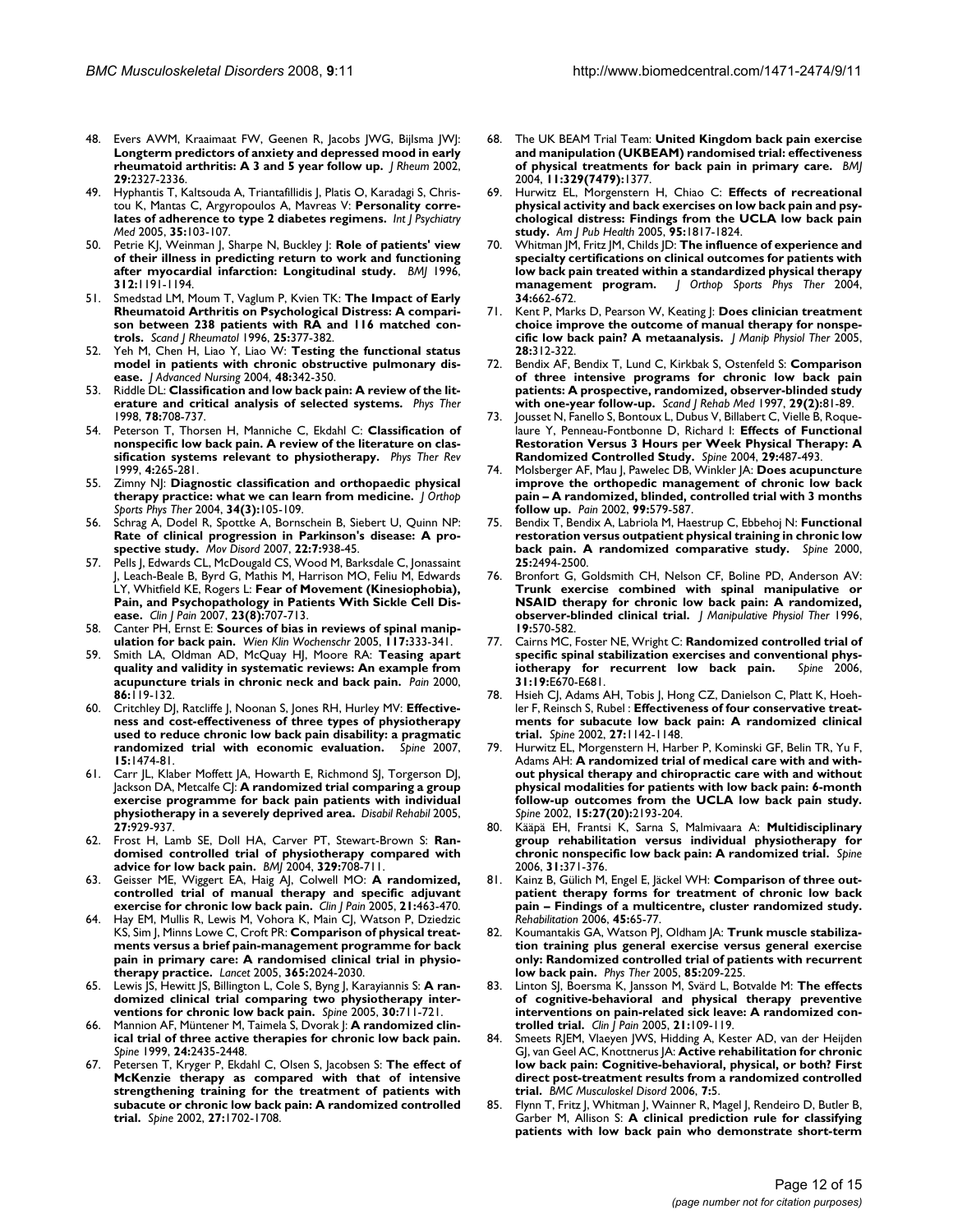**[improvement with spinal manipulation.](http://www.ncbi.nlm.nih.gov/entrez/query.fcgi?cmd=Retrieve&db=PubMed&dopt=Abstract&list_uids=12486357)** *Spine* 2002, **27:**2835-2843.

- 86. Hicks GE, Fritz JM, Delitto A, McGill SM: **Preliminary development of a clinical prediction rule for determining which patients with low back pain will respond to a stabilization exercise program.** *Arch Phys Med Rehab* 2005, **86:**1753-1762.
- 87. Childs JD, Fritz JM, Flynn TW, Irrgang JJ, Johnson KK, Majkowski GR, Delitto A: **[A clinical prediction rule to identify patients with](http://www.ncbi.nlm.nih.gov/entrez/query.fcgi?cmd=Retrieve&db=PubMed&dopt=Abstract&list_uids=15611489) [low back pain most likely to benefit from spinal manipula](http://www.ncbi.nlm.nih.gov/entrez/query.fcgi?cmd=Retrieve&db=PubMed&dopt=Abstract&list_uids=15611489)[tion: A validation study.](http://www.ncbi.nlm.nih.gov/entrez/query.fcgi?cmd=Retrieve&db=PubMed&dopt=Abstract&list_uids=15611489)** *Ann Intern Med* 2004, **141(12):**920-928.
- 88. Fritz JM, Whitman JM, Childs JD: **[Lumbar spine segmental mobil](http://www.ncbi.nlm.nih.gov/entrez/query.fcgi?cmd=Retrieve&db=PubMed&dopt=Abstract&list_uids=16181937)[ity assessment: an examination of the validity for determin](http://www.ncbi.nlm.nih.gov/entrez/query.fcgi?cmd=Retrieve&db=PubMed&dopt=Abstract&list_uids=16181937)[ing intervention strategies in patients with low back pain.](http://www.ncbi.nlm.nih.gov/entrez/query.fcgi?cmd=Retrieve&db=PubMed&dopt=Abstract&list_uids=16181937)** *Arch Phys Med Rehabil* 2005, **86(9):**1745-1752.
- 89. McCracken LM, Turk DC: **[Behavioral and cognitive-behavioral](http://www.ncbi.nlm.nih.gov/entrez/query.fcgi?cmd=Retrieve&db=PubMed&dopt=Abstract&list_uids=12435995) [treatment for chronic pain: Outcome, predictors of out](http://www.ncbi.nlm.nih.gov/entrez/query.fcgi?cmd=Retrieve&db=PubMed&dopt=Abstract&list_uids=12435995)[come, and treatment process.](http://www.ncbi.nlm.nih.gov/entrez/query.fcgi?cmd=Retrieve&db=PubMed&dopt=Abstract&list_uids=12435995)** *Spine* 2002, **27:**2564-2573.
- 90. Van Der Hulst M, Vollenbroek-Hutten MMR, Ijzerman MJ: [A system](http://www.ncbi.nlm.nih.gov/entrez/query.fcgi?cmd=Retrieve&db=PubMed&dopt=Abstract&list_uids=15803086)**[atic review of sociodemographic, physical, and psychological](http://www.ncbi.nlm.nih.gov/entrez/query.fcgi?cmd=Retrieve&db=PubMed&dopt=Abstract&list_uids=15803086) predictors of multidisciplinary rehabilitation- or, back school treatment outcome in patients with chronic low back pain.** *Spine* 2005, **30:**813-825.
- 91. Riipinen M, Niemistö L, Lindgren K, Hurri H: **[Psychosocial differ](http://www.ncbi.nlm.nih.gov/entrez/query.fcgi?cmd=Retrieve&db=PubMed&dopt=Abstract&list_uids=16040472)[ences as predictors for recovery from chronic low back pain](http://www.ncbi.nlm.nih.gov/entrez/query.fcgi?cmd=Retrieve&db=PubMed&dopt=Abstract&list_uids=16040472) following manipulation, stabilizing exercises and physician [consultation or physician consultation alone.](http://www.ncbi.nlm.nih.gov/entrez/query.fcgi?cmd=Retrieve&db=PubMed&dopt=Abstract&list_uids=16040472)** *J Rehab Med* 2005, **37(3):**152-158.
- 92. Underwood MR, Morton V, Farrin A, on behalf of the UK BEAM trial team: **[Do baseline characteristics predict response to treat](http://www.ncbi.nlm.nih.gov/entrez/query.fcgi?cmd=Retrieve&db=PubMed&dopt=Abstract&list_uids=17522096)[ment for low back pain? Secondary analysis of the UK BEAM](http://www.ncbi.nlm.nih.gov/entrez/query.fcgi?cmd=Retrieve&db=PubMed&dopt=Abstract&list_uids=17522096) [dataset.](http://www.ncbi.nlm.nih.gov/entrez/query.fcgi?cmd=Retrieve&db=PubMed&dopt=Abstract&list_uids=17522096)** *Rheumatology* 2007, **46:**1297-1302.
- 93. Skargren EI, Öberg BE: **[Predictive factors for 1-year outcome of](http://www.ncbi.nlm.nih.gov/entrez/query.fcgi?cmd=Retrieve&db=PubMed&dopt=Abstract&list_uids=9766838) [low-back and neck pain in patients treated in primary care:](http://www.ncbi.nlm.nih.gov/entrez/query.fcgi?cmd=Retrieve&db=PubMed&dopt=Abstract&list_uids=9766838) Comparison between the treatment strategies chiropractic [and physiotherapy.](http://www.ncbi.nlm.nih.gov/entrez/query.fcgi?cmd=Retrieve&db=PubMed&dopt=Abstract&list_uids=9766838)** *Pain* 1998, **77:**201-207.
- 94. Bekkering GE, Hendriks HJ, Van Tulder MW, Knol DL, Simmonds MJ, Oostendorp RA, Bouter LM: **[Prognostic factors for low back](http://www.ncbi.nlm.nih.gov/entrez/query.fcgi?cmd=Retrieve&db=PubMed&dopt=Abstract&list_uids=16103860) [pain in patients referred for physiotherapy: Comparing out](http://www.ncbi.nlm.nih.gov/entrez/query.fcgi?cmd=Retrieve&db=PubMed&dopt=Abstract&list_uids=16103860)[comes and varying modeling techniques.](http://www.ncbi.nlm.nih.gov/entrez/query.fcgi?cmd=Retrieve&db=PubMed&dopt=Abstract&list_uids=16103860)** *Spine* 2005, **30:**1881-1886.
- 95. Michaelson P, Sjölander P, Johansson H: **[Factors predicting pain](http://www.ncbi.nlm.nih.gov/entrez/query.fcgi?cmd=Retrieve&db=PubMed&dopt=Abstract&list_uids=15502689) [reduction in chronic back and neck pain after multimodal](http://www.ncbi.nlm.nih.gov/entrez/query.fcgi?cmd=Retrieve&db=PubMed&dopt=Abstract&list_uids=15502689) [treatment.](http://www.ncbi.nlm.nih.gov/entrez/query.fcgi?cmd=Retrieve&db=PubMed&dopt=Abstract&list_uids=15502689)** *Clin J Pain* 2004, **20:**447-454.
- 96. Niemistö L, Sarna S, Lahtinen-Suopanki T, Lindgren K, Hurri H: **Predictive factors for 1-year outcome of chronic low back pain following manipulation, stabilizing exercises, and physician consultation or physician consultation alone.** *J Rehab Med* 2004, **36:**104-109.
- 97. Jellema P, Van Der Horst HE, Vlaeyen JWS, Stalman WAB, Bouter LM, Van Der Windt DAWM: **[Predictors of outcome in patients](http://www.ncbi.nlm.nih.gov/entrez/query.fcgi?cmd=Retrieve&db=PubMed&dopt=Abstract&list_uids=16816766) [with \(sub\)acute low back pain differ across treatment](http://www.ncbi.nlm.nih.gov/entrez/query.fcgi?cmd=Retrieve&db=PubMed&dopt=Abstract&list_uids=16816766) [groups.](http://www.ncbi.nlm.nih.gov/entrez/query.fcgi?cmd=Retrieve&db=PubMed&dopt=Abstract&list_uids=16816766)** *Spine* 2006, **31:**1699-1705.
- 98. Apkarian AV, Sosa Y, Sonty S, Levy RM, Harden RN, Parrish TB, Gitelman DR: **[Chronic back pain is associated with decreased pre](http://www.ncbi.nlm.nih.gov/entrez/query.fcgi?cmd=Retrieve&db=PubMed&dopt=Abstract&list_uids=15548656)[frontal and thalamic gray matter density.](http://www.ncbi.nlm.nih.gov/entrez/query.fcgi?cmd=Retrieve&db=PubMed&dopt=Abstract&list_uids=15548656)** *J Neurosci* 2004, **24:**10410-10415.
- 99. Flor H, Elbert T, Braun C, Birbaumer N: **Extensive cortical reorganization in chronic back pain patients.** *NeuroImage* 1997, **5(4):**S216.
- 100. Grachev ID, Fredrickson BE, Apkarian AV: **[Abnormal brain chem](http://www.ncbi.nlm.nih.gov/entrez/query.fcgi?cmd=Retrieve&db=PubMed&dopt=Abstract&list_uids=11113288)[istry in chronic back pain: An in vivo proton magnetic reso](http://www.ncbi.nlm.nih.gov/entrez/query.fcgi?cmd=Retrieve&db=PubMed&dopt=Abstract&list_uids=11113288)[nance spectroscopy study.](http://www.ncbi.nlm.nih.gov/entrez/query.fcgi?cmd=Retrieve&db=PubMed&dopt=Abstract&list_uids=11113288)** *Pain* 2000, **89:**7-18.
- 101. Siddall PJ, Stanwell P, Woodhouse A, Somorjai RL, Dolenko B, Nikulin A, Bourne R, Himmelreich U, Lean C, Cousins MJ, Mountford CE: **[Magnetic resonance spectroscopy detects biochemical](http://www.ncbi.nlm.nih.gov/entrez/query.fcgi?cmd=Retrieve&db=PubMed&dopt=Abstract&list_uids=16551917) changes in the brain associated with chronic low back pain: [A preliminary report.](http://www.ncbi.nlm.nih.gov/entrez/query.fcgi?cmd=Retrieve&db=PubMed&dopt=Abstract&list_uids=16551917)** *Anesthesia Analgesia* 2006, **102:**1164-1168.
- 102. Schmidt-Wilcke T, Leinisch E, Gänßbauer S, Draganski B, Bogdahn U, Altmeppen J, May A: **[Affective components and intensity of pain](http://www.ncbi.nlm.nih.gov/entrez/query.fcgi?cmd=Retrieve&db=PubMed&dopt=Abstract&list_uids=16750298) [correlate with structural differences in gray matter in](http://www.ncbi.nlm.nih.gov/entrez/query.fcgi?cmd=Retrieve&db=PubMed&dopt=Abstract&list_uids=16750298) [chronic back pain patients.](http://www.ncbi.nlm.nih.gov/entrez/query.fcgi?cmd=Retrieve&db=PubMed&dopt=Abstract&list_uids=16750298)** *Pain* 2006, **125:**89-97.
- 103. Giesecke T, Gracely RH, Clauw DJ, Nachemson A, Duck MH, Sabatowski R, Gerbershagen HJ, Williams DA, Petzke F: **Central pain processing in chronic low back pain: Evidence for reduced pain inhibition.** *Schmerz* 2006, **20:**411-417.
- 104. Small DM, Apkarian AV: **[Increased taste intensity perception](http://www.ncbi.nlm.nih.gov/entrez/query.fcgi?cmd=Retrieve&db=PubMed&dopt=Abstract&list_uids=16360267) [exhibited by patients with chronic back pain.](http://www.ncbi.nlm.nih.gov/entrez/query.fcgi?cmd=Retrieve&db=PubMed&dopt=Abstract&list_uids=16360267)** *Pain* 2006, **120:**124-130.
- 105. Flor H, Elbert T, Knecht S, Wienbruch C, Pantev C, Birbaumer N, Larbig W, Taub E: **Phantom-limb pain as a perceptual correlate of cortical reorganization following arm amputation.** *Nature* 1995, **375:6531:**482-4.
- 106. Maihöfner C, Handwerker HO, Neundörfer B, Birklein F: **[Patterns](http://www.ncbi.nlm.nih.gov/entrez/query.fcgi?cmd=Retrieve&db=PubMed&dopt=Abstract&list_uids=14694034) [of cortical reorganization in complex regional pain syn](http://www.ncbi.nlm.nih.gov/entrez/query.fcgi?cmd=Retrieve&db=PubMed&dopt=Abstract&list_uids=14694034)[drome.](http://www.ncbi.nlm.nih.gov/entrez/query.fcgi?cmd=Retrieve&db=PubMed&dopt=Abstract&list_uids=14694034)** *Neurology* 2003, **61(12):**1707-1715.
- 107. Grachev ID, Ramachandran TS, Thomas PS, Szeverenyi NM, Fredrickson BE: **[Association between dorsolateral prefrontal N-acetyl](http://www.ncbi.nlm.nih.gov/entrez/query.fcgi?cmd=Retrieve&db=PubMed&dopt=Abstract&list_uids=12658377) [aspartate and depression in chronic back pain: An in vivo](http://www.ncbi.nlm.nih.gov/entrez/query.fcgi?cmd=Retrieve&db=PubMed&dopt=Abstract&list_uids=12658377) [proton magnetic resonance spectroscopy study.](http://www.ncbi.nlm.nih.gov/entrez/query.fcgi?cmd=Retrieve&db=PubMed&dopt=Abstract&list_uids=12658377)** *J Neural Transm* 2003, **110:**287-312.
- 108. Honda T, Maruta T, Takahashi K: **Brain perfusion abnormality in patients with chronic pain.** *Keio J Med* 2007, **56:2:**48-52.
- 109. Baliki MN, Chialvo DR, Geha PY, Levy RM, Harden RN, Parrish TB, Apkarian AV: **[Chronic pain and the emotional brain: Specific](http://www.ncbi.nlm.nih.gov/entrez/query.fcgi?cmd=Retrieve&db=PubMed&dopt=Abstract&list_uids=17122041) [brain activity associated with spontaneous fluctuations of](http://www.ncbi.nlm.nih.gov/entrez/query.fcgi?cmd=Retrieve&db=PubMed&dopt=Abstract&list_uids=17122041) [intensity of chronic back pain.](http://www.ncbi.nlm.nih.gov/entrez/query.fcgi?cmd=Retrieve&db=PubMed&dopt=Abstract&list_uids=17122041)** *J Neurosci* 2006, **26:**12165-12173.
- 110. McCabe CS, Haigh RC, Ring EFJ, Halligan PW, Wall PD, Blake DR: **[A](http://www.ncbi.nlm.nih.gov/entrez/query.fcgi?cmd=Retrieve&db=PubMed&dopt=Abstract&list_uids=12509620) [controlled pilot study of the utility of mirror visual feedback](http://www.ncbi.nlm.nih.gov/entrez/query.fcgi?cmd=Retrieve&db=PubMed&dopt=Abstract&list_uids=12509620) in the treatment of complex regional pain syndrome (type [1\).](http://www.ncbi.nlm.nih.gov/entrez/query.fcgi?cmd=Retrieve&db=PubMed&dopt=Abstract&list_uids=12509620)** *Rheumatology* 2003, **42:**97-101.
- 111. Moseley GL: **[Graded motor imagery is effective for long](http://www.ncbi.nlm.nih.gov/entrez/query.fcgi?cmd=Retrieve&db=PubMed&dopt=Abstract&list_uids=15109523)[standing complex regional pain syndrome: A randomised](http://www.ncbi.nlm.nih.gov/entrez/query.fcgi?cmd=Retrieve&db=PubMed&dopt=Abstract&list_uids=15109523) [controlled trial.](http://www.ncbi.nlm.nih.gov/entrez/query.fcgi?cmd=Retrieve&db=PubMed&dopt=Abstract&list_uids=15109523)** *Pain* 2004, **108:**192-198.
- 112. Moseley GL: **[Is successful rehabilitation of complex regional](http://www.ncbi.nlm.nih.gov/entrez/query.fcgi?cmd=Retrieve&db=PubMed&dopt=Abstract&list_uids=15733631) [pain syndrome due to sustained attention to the affected](http://www.ncbi.nlm.nih.gov/entrez/query.fcgi?cmd=Retrieve&db=PubMed&dopt=Abstract&list_uids=15733631) [limb? A randomised clinical trial.](http://www.ncbi.nlm.nih.gov/entrez/query.fcgi?cmd=Retrieve&db=PubMed&dopt=Abstract&list_uids=15733631)** *Pain* 2005, **114(1–2):**54-61.
- 113. Moseley GL: **Graded motor imagery for pathologic pain: a randomized controlled trial.** *Neurology* 2006, **67:12:**2129-34.
- 114. Flor H, Denke C, Schaefer M, Grüsser S: **[Effect of sensory discrim](http://www.ncbi.nlm.nih.gov/entrez/query.fcgi?cmd=Retrieve&db=PubMed&dopt=Abstract&list_uids=11403816)[ination training on cortical reorganisation and phantom limb](http://www.ncbi.nlm.nih.gov/entrez/query.fcgi?cmd=Retrieve&db=PubMed&dopt=Abstract&list_uids=11403816) [pain.](http://www.ncbi.nlm.nih.gov/entrez/query.fcgi?cmd=Retrieve&db=PubMed&dopt=Abstract&list_uids=11403816)** *Lancet* 2001, **357:**1763-1764.
- 115. Maihöfner C, Handwerker HO, Neundörfer B, Birklein F: **[Cortical](http://www.ncbi.nlm.nih.gov/entrez/query.fcgi?cmd=Retrieve&db=PubMed&dopt=Abstract&list_uids=15326245) [reorganization during recovery from complex regional pain](http://www.ncbi.nlm.nih.gov/entrez/query.fcgi?cmd=Retrieve&db=PubMed&dopt=Abstract&list_uids=15326245) [syndrome.](http://www.ncbi.nlm.nih.gov/entrez/query.fcgi?cmd=Retrieve&db=PubMed&dopt=Abstract&list_uids=15326245)** *Neurology* 2004, **63(4):**693-701.
- 116. Carragee EJ, Hannibal M: **Diagnostic evaluation of low back pain.** *Orthop Clin N Am* 2004, **35:**7-16.
- 117. **COST B13 Working Group on Guidelines for Chronic Low Back Pain: European guidelines for the management of nonspecific low back pain** 2004 [\[http://www.backpaineurope.org/web/](http://www.backpaineurope.org/web/files/WG2_Guidelines.pdf) [files/WG2\\_Guidelines.pdf\]](http://www.backpaineurope.org/web/files/WG2_Guidelines.pdf).
- 118. Kleinstück F, Dvorak J, Mannion AF: **[Are "structural abnormali](http://www.ncbi.nlm.nih.gov/entrez/query.fcgi?cmd=Retrieve&db=PubMed&dopt=Abstract&list_uids=16946663)[ties" on magnetic resonance imaging a contraindication to](http://www.ncbi.nlm.nih.gov/entrez/query.fcgi?cmd=Retrieve&db=PubMed&dopt=Abstract&list_uids=16946663) the successful conservative treatment of chronic nonspecific [low back pain?](http://www.ncbi.nlm.nih.gov/entrez/query.fcgi?cmd=Retrieve&db=PubMed&dopt=Abstract&list_uids=16946663)** *Spine* 2006, **31:**2250-2257.
- 119. Carragee EJ, Lincoln T, Parmar VS, Alamin T: A gold standard eval**uation of the "discogenic pain" diagnosis as determined by provocative discography.** *Spine* 2006, **31:18:**2115-23.
- 120. Clauw DJ, Williams D, Lauerman W, Dahlman M, Aslami A, Nachemson AL, Kobrine AI, Wiesel SW: **Pain sensitivity as a correlate of clinical status in individuals with chronic low back pain.** *Spine* 1999, **24:19:**2035-41.
- 121. Giesecke T, Gracely RH, Grant MAB, Nachemson A, Petzke F, Williams DA, Clauw DJ: **[Evidence of Augmented Central Pain](http://www.ncbi.nlm.nih.gov/entrez/query.fcgi?cmd=Retrieve&db=PubMed&dopt=Abstract&list_uids=14872506) [Processing in Idiopathic Chronic Low Back Pain.](http://www.ncbi.nlm.nih.gov/entrez/query.fcgi?cmd=Retrieve&db=PubMed&dopt=Abstract&list_uids=14872506)** *Arthritis Rheum* 2004, **50:**613-623.
- 122. Apkarian AV, Scholz J: **Shared mechanisms between chronic pain and neurodegenerative disease.** *Drug Discovery Today: Disease Mechanisms* 2006, **3:3:**319-326.
- 123. Thompson S: **Clinical Pain, experimental evidence: Molecular mechanisms within the spinal cord.** In *Topical Issues in Pain 5* Edited by: Gifford L. Falmouth: CNS Press; 2005:379-397.
- 124. Flor H: **Cortical reorganisation and chronic pain: Implications for rehabilitation.** *J Rehab Med, Supplement* 2003:66-72.
- 125. Watson CPN, Deck JH, Morshead C, Van der Kooy D, Evans RJ: **Post-herpetic neuralgia: Further post-mortem studies of cases with and without pain.** *Pain* 1991, **44:2:**105-117.
- 126. Flor H, Nikolajsen L, Jensen TS: **Phantom limb pain: A case of maladaptive CNS plasticity?** *Nature Reviews Neuroscience* 2006, **7:11:**873-881.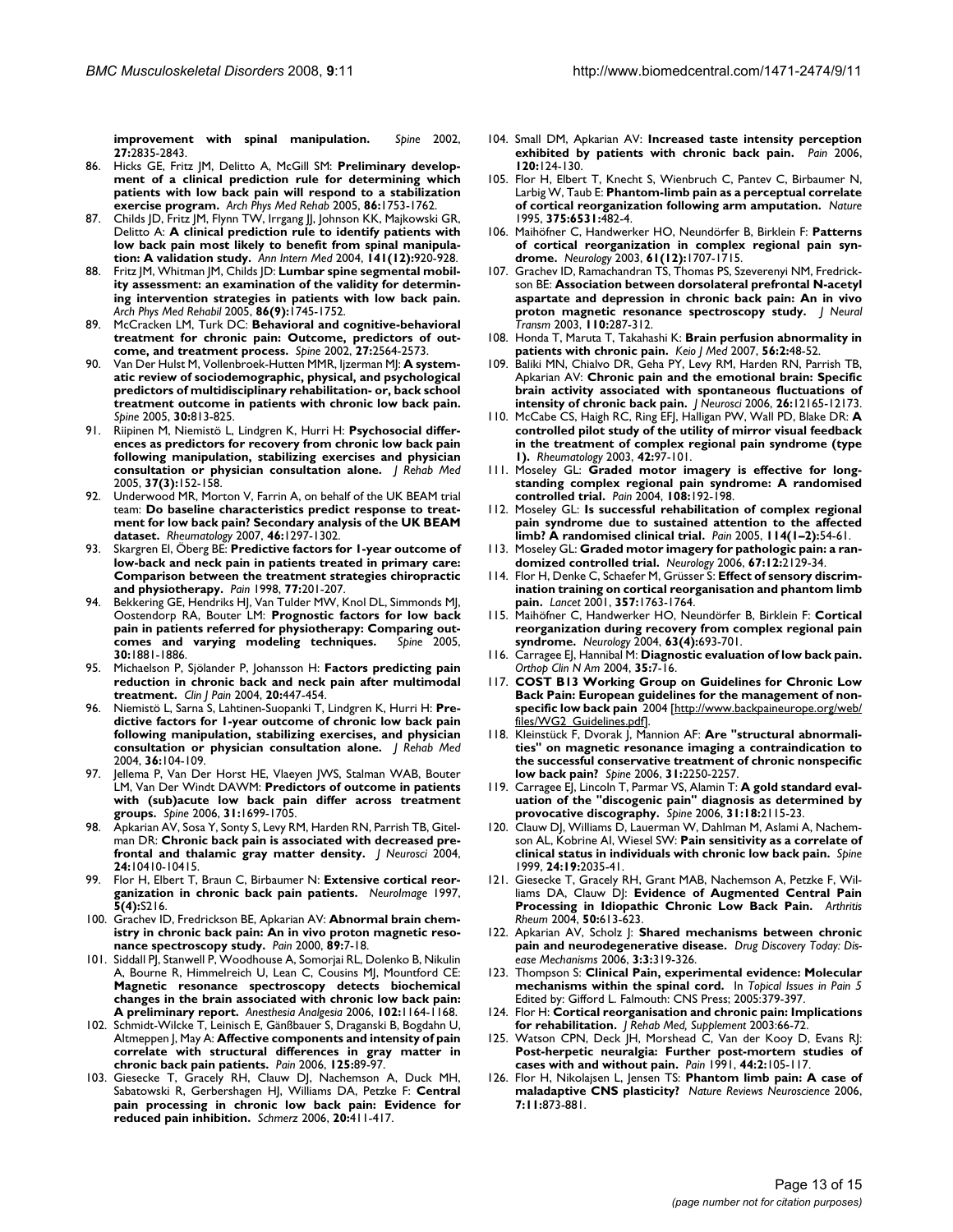- 127. Grachev ID, Fredrickson BE, Apkarian AV: **[Brain chemistry](http://www.ncbi.nlm.nih.gov/entrez/query.fcgi?cmd=Retrieve&db=PubMed&dopt=Abstract&list_uids=12373563) [reflects dual states of pain and anxiety in chronic low back](http://www.ncbi.nlm.nih.gov/entrez/query.fcgi?cmd=Retrieve&db=PubMed&dopt=Abstract&list_uids=12373563) [pain.](http://www.ncbi.nlm.nih.gov/entrez/query.fcgi?cmd=Retrieve&db=PubMed&dopt=Abstract&list_uids=12373563)** *J Neural Transm* 2002, **109:**1309-1334.
- 128. Lorenz J, Minoshima S, Casey KL: **[Keeping pain out of mind: The](http://www.ncbi.nlm.nih.gov/entrez/query.fcgi?cmd=Retrieve&db=PubMed&dopt=Abstract&list_uids=12690048) [role of the dorsolateral prefrontal cortex in pain modulation.](http://www.ncbi.nlm.nih.gov/entrez/query.fcgi?cmd=Retrieve&db=PubMed&dopt=Abstract&list_uids=12690048)** *Brain* 2003, **126:**1079-1091.
- 129. Schmahl C, Bohus M, Esposito F, Treede RD, Di Salle F, Greffrath W, Ludaescher P, Jochims A, Lieb K, Scheffler K, Hennig J, Seifritz E: **[Neu](http://www.ncbi.nlm.nih.gov/entrez/query.fcgi?cmd=Retrieve&db=PubMed&dopt=Abstract&list_uids=16754839)[ral correlates of antinociception in borderline personality](http://www.ncbi.nlm.nih.gov/entrez/query.fcgi?cmd=Retrieve&db=PubMed&dopt=Abstract&list_uids=16754839) [disorder.](http://www.ncbi.nlm.nih.gov/entrez/query.fcgi?cmd=Retrieve&db=PubMed&dopt=Abstract&list_uids=16754839)** *Arch Gen Psychiatry* 2006, **63:**659-667.
- 130. Seminowicz DA, Davis KD: **[Cortical responses to pain in healthy](http://www.ncbi.nlm.nih.gov/entrez/query.fcgi?cmd=Retrieve&db=PubMed&dopt=Abstract&list_uids=16427738) [individuals depends on pain catastrophizing.](http://www.ncbi.nlm.nih.gov/entrez/query.fcgi?cmd=Retrieve&db=PubMed&dopt=Abstract&list_uids=16427738)** *Pain* 2006, **120:**297-306.
- 131. Flor H: **[The functional organization of the brain in chronic](http://www.ncbi.nlm.nih.gov/entrez/query.fcgi?cmd=Retrieve&db=PubMed&dopt=Abstract&list_uids=11098699) [pain.](http://www.ncbi.nlm.nih.gov/entrez/query.fcgi?cmd=Retrieve&db=PubMed&dopt=Abstract&list_uids=11098699)** *Progress in Brain Research* 2000, **129:**313-322.
- 132. Harris AJ: **[Cortical origin of pathological pain.](http://www.ncbi.nlm.nih.gov/entrez/query.fcgi?cmd=Retrieve&db=PubMed&dopt=Abstract&list_uids=10543687)** *Lancet* 1999, **354:**1464-1466.
- 133. McCabe CS, Haigh RC, Halligan PW, Blake DR: **[Simulating sen](http://www.ncbi.nlm.nih.gov/entrez/query.fcgi?cmd=Retrieve&db=PubMed&dopt=Abstract&list_uids=15644392)[sory-motor incongruence in healthy volunteers: Implications](http://www.ncbi.nlm.nih.gov/entrez/query.fcgi?cmd=Retrieve&db=PubMed&dopt=Abstract&list_uids=15644392) [for a cortical model of pain.](http://www.ncbi.nlm.nih.gov/entrez/query.fcgi?cmd=Retrieve&db=PubMed&dopt=Abstract&list_uids=15644392)** *Rheumatology* 2005, **44:**509-516.
- 134. Moseley GL, Gandevia SC: **[Sensory-motor incongruence and](http://www.ncbi.nlm.nih.gov/entrez/query.fcgi?cmd=Retrieve&db=PubMed&dopt=Abstract&list_uids=15827043) [reports of 'pain'.](http://www.ncbi.nlm.nih.gov/entrez/query.fcgi?cmd=Retrieve&db=PubMed&dopt=Abstract&list_uids=15827043)** *Rheumatology* 2005, **44:**1083-1085.
- 135. Moseley GL, McCormick K, Hudson M, Zalucki N: **[Disrupted cor](http://www.ncbi.nlm.nih.gov/entrez/query.fcgi?cmd=Retrieve&db=PubMed&dopt=Abstract&list_uids=16377731)[tical proprioceptive representation evokes symptoms of](http://www.ncbi.nlm.nih.gov/entrez/query.fcgi?cmd=Retrieve&db=PubMed&dopt=Abstract&list_uids=16377731) [peculiarity, foreignness and swelling, but not pain.](http://www.ncbi.nlm.nih.gov/entrez/query.fcgi?cmd=Retrieve&db=PubMed&dopt=Abstract&list_uids=16377731)** *Rheumatology* 2006, **45:**196-200.
- 136. Jeannerod M: **[The mechanism of self-recognition in humans.](http://www.ncbi.nlm.nih.gov/entrez/query.fcgi?cmd=Retrieve&db=PubMed&dopt=Abstract&list_uids=12798261)** *Behav Brain Res* 2003, **142:**1-15.
- 137. Fink GR, Marshall JC, Halligan PW, Frith CD, Driver J, Frackowiak RS, Dolan RJ: **[The neural consequences of conflict between inten](http://www.ncbi.nlm.nih.gov/entrez/query.fcgi?cmd=Retrieve&db=PubMed&dopt=Abstract&list_uids=10094258)[tion and the senses.](http://www.ncbi.nlm.nih.gov/entrez/query.fcgi?cmd=Retrieve&db=PubMed&dopt=Abstract&list_uids=10094258)** *Brain* 1999, **122:**497-512.
- 138. Adams M, Bogduk N, Burton K, Dolan P: *The Biomechanics of Back Pain* Edinburgh: Churchill Livingston; 2002.
- 139. Dolan P, Adams MA: **Influence of lumbar and hip mobility on the bending stresses acting on the lumbar spine.** *Clin Biomech* 1993, **8:**185-192.
- 140. Keefe FJ, Hill RW: **[An objective approach to quantifying pain](http://www.ncbi.nlm.nih.gov/entrez/query.fcgi?cmd=Retrieve&db=PubMed&dopt=Abstract&list_uids=3157094) [behavior and gait patterns in low back pain patients.](http://www.ncbi.nlm.nih.gov/entrez/query.fcgi?cmd=Retrieve&db=PubMed&dopt=Abstract&list_uids=3157094)** *Pain* 1985, **21:**153-161.
- 141. Lamoth CJ, Meijer OG, Wuisman PI, van Dieën JH, Levin MF, Beek PJ: **Pelvis-thorax coordination in the transverse plane during walking in persons with nonspecific low back pain.** *Spine* 2002, **27:4:**E92-9.
- 142. Larivie're C, Gagnon D, Loisel P: **The effect of load on the coordination of the trunk for subjects with and without chronic low back pain during flexion-extension and lateral bending tasks.** *Clin Biomech* 2000, **15:**407-416.
- 143. Porter JL, Wilkinson A: **[Lumbar-hip flexion motion. A compar](http://www.ncbi.nlm.nih.gov/entrez/query.fcgi?cmd=Retrieve&db=PubMed&dopt=Abstract&list_uids=9231971)[ative study between asymptomatic and chronic low back](http://www.ncbi.nlm.nih.gov/entrez/query.fcgi?cmd=Retrieve&db=PubMed&dopt=Abstract&list_uids=9231971) [pain in 18- to 36-year-old men.](http://www.ncbi.nlm.nih.gov/entrez/query.fcgi?cmd=Retrieve&db=PubMed&dopt=Abstract&list_uids=9231971)** *Spine* 1997, **22:**1508-1514.
- 144. Selles RW, Wagenaar RC, Smit TH, Wuisman PIJM: **Disorders in trunk rotation during walking in patients with low back pain: A dynamical systems approach.** *Clin Biomech* 2001, **16:**175-181.
- 145. Vogt L, Pfeifer K, Portscher M, Banzer W: **[Influences of nonspe](http://www.ncbi.nlm.nih.gov/entrez/query.fcgi?cmd=Retrieve&db=PubMed&dopt=Abstract&list_uids=11568705)[cific low back pain on three-dimensional lumbar spine kine](http://www.ncbi.nlm.nih.gov/entrez/query.fcgi?cmd=Retrieve&db=PubMed&dopt=Abstract&list_uids=11568705)[matics in locomotion.](http://www.ncbi.nlm.nih.gov/entrez/query.fcgi?cmd=Retrieve&db=PubMed&dopt=Abstract&list_uids=11568705)** *Spine* 2001, **26:**1910-1919.
- 146. Marras WS, Parnianpour M, Ferguson SA, Kim JY, Crowell RR, Simon SR: **Quantification and classification of low back disorders based on trunk motion.** *Eur J Phys Med Rehab* 1993, **3:**218-235.
- 147. Marras WS, Parnianpour M, Ferguson SA, Kim JY, Crowell RR, Bose S, Simon SR: **[The classification of anatomic- and symptom](http://www.ncbi.nlm.nih.gov/entrez/query.fcgi?cmd=Retrieve&db=PubMed&dopt=Abstract&list_uids=8610248)[based low back disorders using motion measure models.](http://www.ncbi.nlm.nih.gov/entrez/query.fcgi?cmd=Retrieve&db=PubMed&dopt=Abstract&list_uids=8610248)** *Spine* 1995, **20:**2531-2546.
- 148. Marras WS, Ferguson SA, Gupta P, Bose S, Parnianpour M, Kim JY, Crowell RR: **[The quantification of low back disorder using](http://www.ncbi.nlm.nih.gov/entrez/query.fcgi?cmd=Retrieve&db=PubMed&dopt=Abstract&list_uids=10543004) [motion measures: Methodology and validation.](http://www.ncbi.nlm.nih.gov/entrez/query.fcgi?cmd=Retrieve&db=PubMed&dopt=Abstract&list_uids=10543004)** *Spine* 1999, **24:**2091-2100.
- 149. Cassisi JE, Robinson ME, O'Conner P, MacMillan M: **[Trunk strength](http://www.ncbi.nlm.nih.gov/entrez/query.fcgi?cmd=Retrieve&db=PubMed&dopt=Abstract&list_uids=8441940) [and lumbar paraspinal muscle activity during isometric exer](http://www.ncbi.nlm.nih.gov/entrez/query.fcgi?cmd=Retrieve&db=PubMed&dopt=Abstract&list_uids=8441940)[cise in chronic low-back pain patients and controls.](http://www.ncbi.nlm.nih.gov/entrez/query.fcgi?cmd=Retrieve&db=PubMed&dopt=Abstract&list_uids=8441940)** *Spine* 1993, **18(2):**245-251.
- 150. Grabiner MD, Koh TJ, El Ghazawi A: **Decoupling of bilateral paraspinal excitation in subjects with low back pain.** *Spine* 1992, **17:10:**1219-1223.
- 151. Ferguson SA, Marras WS, Burr DL, Davis KG, Gupta P: **Differences in motor recruitment and resulting kinematics between low**

**back pain patients and asymptomatic participants during lifting exertions.** *Clin Biomech* 2004, **19:**992-999.

- 152. Marras WS, Davis KG, Ferguson SA, Lucas BR, Gupta P: **[Spine load](http://www.ncbi.nlm.nih.gov/entrez/query.fcgi?cmd=Retrieve&db=PubMed&dopt=Abstract&list_uids=11725237)[ing characteristics of patients with low back pain compared](http://www.ncbi.nlm.nih.gov/entrez/query.fcgi?cmd=Retrieve&db=PubMed&dopt=Abstract&list_uids=11725237) [with asymptomatic individuals.](http://www.ncbi.nlm.nih.gov/entrez/query.fcgi?cmd=Retrieve&db=PubMed&dopt=Abstract&list_uids=11725237)** *Spine* 2001, **26:**2566-2574.
- 153. Marras WS, Ferguson SA, Burr D, Davis KG, Gupta P: **[Spine loading](http://www.ncbi.nlm.nih.gov/entrez/query.fcgi?cmd=Retrieve&db=PubMed&dopt=Abstract&list_uids=14749195) [in patients with low back pain during asymmetric lifting](http://www.ncbi.nlm.nih.gov/entrez/query.fcgi?cmd=Retrieve&db=PubMed&dopt=Abstract&list_uids=14749195) [exertions.](http://www.ncbi.nlm.nih.gov/entrez/query.fcgi?cmd=Retrieve&db=PubMed&dopt=Abstract&list_uids=14749195)** *Spine J* 2004, **4:**64-75.
- 154. Richardson C, Hodges P, Hides J: *Therapeutic exercise for lumbopelvic stabilisation. A motor control approach for the treatment and prevention of low back pain* Edinburgh: Churchill Livingstone; 2004.
- 155. Leinonen V, Kankaanpää M, Luukkonen M, Hänninen O, Airaksinen O, Taimela S: **Disc herniation-related back pain impairs feed-forward control of paraspinal muscles.** *Spine* 2001, **26:16:**E367-372.
- 156. Radebold A, Cholewicki J, Panjabi MM, Patel TC: **[Muscle response](http://www.ncbi.nlm.nih.gov/entrez/query.fcgi?cmd=Retrieve&db=PubMed&dopt=Abstract&list_uids=10767807) [pattern to sudden trunk loading in healthy individuals and in](http://www.ncbi.nlm.nih.gov/entrez/query.fcgi?cmd=Retrieve&db=PubMed&dopt=Abstract&list_uids=10767807) [patients with chronic low back pain.](http://www.ncbi.nlm.nih.gov/entrez/query.fcgi?cmd=Retrieve&db=PubMed&dopt=Abstract&list_uids=10767807)** *Spine* 2000, **25:**947-954.
- 157. Radebold A, Cholewicki J, Polzhofer GK, Greene HS: **[Impaired pos](http://www.ncbi.nlm.nih.gov/entrez/query.fcgi?cmd=Retrieve&db=PubMed&dopt=Abstract&list_uids=11295888)[tural control of the lumbar spine is associated with delayed](http://www.ncbi.nlm.nih.gov/entrez/query.fcgi?cmd=Retrieve&db=PubMed&dopt=Abstract&list_uids=11295888) muscle response times in patients with chronic idiopathic [low back pain.](http://www.ncbi.nlm.nih.gov/entrez/query.fcgi?cmd=Retrieve&db=PubMed&dopt=Abstract&list_uids=11295888)** *Spine* 2001, **26:**724-730.
- 158. Wilder DG, Aleksiev AR, Magnusson ML, Pope MH, Spratt KF, Goel VK: **[Muscular response to sudden load: A tool to evaluate](http://www.ncbi.nlm.nih.gov/entrez/query.fcgi?cmd=Retrieve&db=PubMed&dopt=Abstract&list_uids=9045348) [fatigue and rehabilitation.](http://www.ncbi.nlm.nih.gov/entrez/query.fcgi?cmd=Retrieve&db=PubMed&dopt=Abstract&list_uids=9045348)** *Spine* 1996, **21:**2628-2639.
- 159. Luoto S, Aalto H, Taimela S, Hurri H, Pyykko I, Alaranta H: **Onefooted and externally disturbed two-footed postural control in patients with chronic low back pain and healthy control subjects. A controlled study with follow-up.** *Spine* 1998, **23:19:**2081-9.
- 160. Mientjes MIV, Frank JS: **Balance in chronic low back pain patients compared to healthy people under various conditions in upright standing.** *Clin Biomech* 1999, **14:**710-716.
- 161. Mok NW, Brauer SG, Hodges PW: **Hip strategy for balance control in quiet standing is reduced in people with low back pain.** *Spine* 2004, **29:6:**E107-112.
- 162. Nies N, Sinnott PL: **[Variations in balance and body sway in mid](http://www.ncbi.nlm.nih.gov/entrez/query.fcgi?cmd=Retrieve&db=PubMed&dopt=Abstract&list_uids=1827539)[dle-aged adults. Subjects with healthy backs compared with](http://www.ncbi.nlm.nih.gov/entrez/query.fcgi?cmd=Retrieve&db=PubMed&dopt=Abstract&list_uids=1827539) [subjects with low-back dysfunction.](http://www.ncbi.nlm.nih.gov/entrez/query.fcgi?cmd=Retrieve&db=PubMed&dopt=Abstract&list_uids=1827539)** *Spine* 1991, **16(3):**325-30.
- 163. Brumagne S, Cordo P, Lysens R, Verschueren S, Swinnen S: **[The role](http://www.ncbi.nlm.nih.gov/entrez/query.fcgi?cmd=Retrieve&db=PubMed&dopt=Abstract&list_uids=10767813) [of paraspinal muscle spindles in lumbosacral position sense](http://www.ncbi.nlm.nih.gov/entrez/query.fcgi?cmd=Retrieve&db=PubMed&dopt=Abstract&list_uids=10767813) [in individuals with and without low back pain.](http://www.ncbi.nlm.nih.gov/entrez/query.fcgi?cmd=Retrieve&db=PubMed&dopt=Abstract&list_uids=10767813)** *Spine* 2000, **25:**989-994.
- 164. Gill KP, Callaghan MJ: **[The measurement of lumbar propriocep](http://www.ncbi.nlm.nih.gov/entrez/query.fcgi?cmd=Retrieve&db=PubMed&dopt=Abstract&list_uids=9507628)[tion in individuals with and without low back pain.](http://www.ncbi.nlm.nih.gov/entrez/query.fcgi?cmd=Retrieve&db=PubMed&dopt=Abstract&list_uids=9507628)** *Spine* 1998, **23:**371-377.
- 165. Taimela S, Kankaanpää M, Luoto S: **[The effect of lumbar fatigue](http://www.ncbi.nlm.nih.gov/entrez/query.fcgi?cmd=Retrieve&db=PubMed&dopt=Abstract&list_uids=10404574) [on the ability to sense a change in lumbar position: A con](http://www.ncbi.nlm.nih.gov/entrez/query.fcgi?cmd=Retrieve&db=PubMed&dopt=Abstract&list_uids=10404574)[trolled study.](http://www.ncbi.nlm.nih.gov/entrez/query.fcgi?cmd=Retrieve&db=PubMed&dopt=Abstract&list_uids=10404574)** *Spine* 1999, **24:**1322-1327.
- 166. Luoto S, Taimela S, Hurri H, Aalto H, Pyykkö L, Alaranta H: **[Psycho](http://www.ncbi.nlm.nih.gov/entrez/query.fcgi?cmd=Retrieve&db=PubMed&dopt=Abstract&list_uids=8961450)[motor speed and postural control in chronic low back pain](http://www.ncbi.nlm.nih.gov/entrez/query.fcgi?cmd=Retrieve&db=PubMed&dopt=Abstract&list_uids=8961450) [patients: A controlled follow-up study.](http://www.ncbi.nlm.nih.gov/entrez/query.fcgi?cmd=Retrieve&db=PubMed&dopt=Abstract&list_uids=8961450)** *Spine* 1996, **21:**2621-2627.
- 167. Luoto S, Taimela S, Hurri H, Alaranta H: **Mechanisms explaining the association between low back trouble and deficits in information processing. A controlled study with follow-up.** *Spine* 1999, **24:3:**255-61.
- 168. Taimela S, Osterman K, Alaranta H, Soukka A, Kujala UM: **[Long psy](http://www.ncbi.nlm.nih.gov/entrez/query.fcgi?cmd=Retrieve&db=PubMed&dopt=Abstract&list_uids=8239954)[chomotor reaction time in patients with chronic low-back](http://www.ncbi.nlm.nih.gov/entrez/query.fcgi?cmd=Retrieve&db=PubMed&dopt=Abstract&list_uids=8239954) [pain: Preliminary report.](http://www.ncbi.nlm.nih.gov/entrez/query.fcgi?cmd=Retrieve&db=PubMed&dopt=Abstract&list_uids=8239954)** *Arch Phys Med Rehab* 1993, **74(11):**1161-1164.
- 169. Moseley GL, Hodges P: **Chronic pain and motor control.** In *Grieves Modern Manual Therapy* 3rd edition. Edited by: Boyling JD, Jull GA. Edinburgh: Churchill Livingstone; 2004:215-232.
- 170. Barr KP, Griggs M, Cadby T: **Lumbar stabilization: Core concepts and current literature, part 1.** *Am J Phys Med Rehab* 2005, **84:**473-480.
- 171. O'Sullivan PB: **[Lumbar segmental 'instability': Clinical presen](http://www.ncbi.nlm.nih.gov/entrez/query.fcgi?cmd=Retrieve&db=PubMed&dopt=Abstract&list_uids=10688954)[tation and specific stabilizing exercise management.](http://www.ncbi.nlm.nih.gov/entrez/query.fcgi?cmd=Retrieve&db=PubMed&dopt=Abstract&list_uids=10688954)** *Manual Therapy* 2000, **5:**2-12.
- 172. Ferreira PH, Ferreira ML, Maher CG, Herbert RD, Refshauge K: **[Spe](http://www.ncbi.nlm.nih.gov/entrez/query.fcgi?cmd=Retrieve&db=PubMed&dopt=Abstract&list_uids=16764545)[cific stabilisation exercise for spinal and pelvic pain: A sys](http://www.ncbi.nlm.nih.gov/entrez/query.fcgi?cmd=Retrieve&db=PubMed&dopt=Abstract&list_uids=16764545)[tematic review.](http://www.ncbi.nlm.nih.gov/entrez/query.fcgi?cmd=Retrieve&db=PubMed&dopt=Abstract&list_uids=16764545)** *Aust J Physiother* 2006, **52(2):**79-88.
- 173. Hayden JA, Van Tulder MW, Malmivaara AV, Koes BW: **[Meta-anal](http://www.ncbi.nlm.nih.gov/entrez/query.fcgi?cmd=Retrieve&db=PubMed&dopt=Abstract&list_uids=15867409)[ysis: Exercise therapy for nonspecific low back pain.](http://www.ncbi.nlm.nih.gov/entrez/query.fcgi?cmd=Retrieve&db=PubMed&dopt=Abstract&list_uids=15867409)** *Ann Int Med* 2005, **142:**765-775.